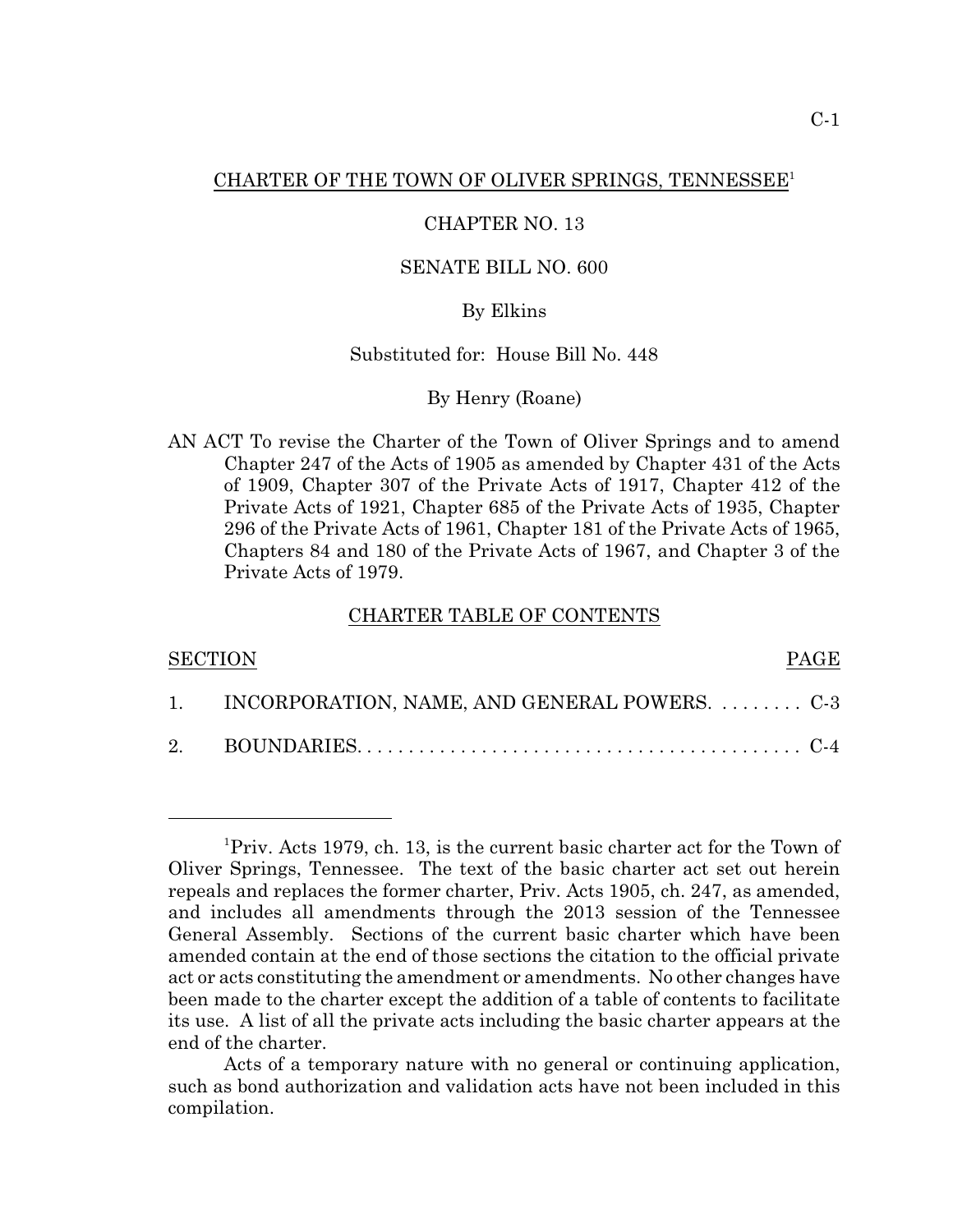|                        | $C-2$                                                                                               |  |
|------------------------|-----------------------------------------------------------------------------------------------------|--|
| <b>SECTION</b><br>PAGE |                                                                                                     |  |
| 3.                     | OFFICERS-QUALIFICATIONS, TERMS, VACANCIESC-5                                                        |  |
| 4.                     | ELECTIONS; QUALIFICATIONS OF VOTERS; WARDS.  C-6                                                    |  |
| 5.                     |                                                                                                     |  |
| 6.                     | CERTIFICATES OF ELECTION; FAILURE TO HOLD                                                           |  |
| 7.                     | QUORUM; OATHS OF OFFICE; RECALL OF OFFICERS;<br>SPECIAL MEETINGS; INSTALLATION OF OFFICERS C-13     |  |
| 8.                     |                                                                                                     |  |
| 8a.                    | ELECTION AND TERMS OF CONSTITUTIONAL CITY<br>JUDGE - DUTIES, JURISDICTION AND ABSENCE               |  |
| 9.                     |                                                                                                     |  |
| 9a.                    |                                                                                                     |  |
| 10.                    |                                                                                                     |  |
| $10a$ .                | CONSTITUTIONAL CITY JUDGE TO BE RECORDER;                                                           |  |
| 11.                    |                                                                                                     |  |
| 12.                    | FAILURE OF RECORDER TO COLLECT TAXES OR                                                             |  |
| 13.                    |                                                                                                     |  |
| 14.                    |                                                                                                     |  |
| 14a.                   | ELECTION, TERMS AND DUTIES OF CITY<br>TREASURER; ELECTION, TERMS AND DUTIES OF                      |  |
| 15.                    | CITY MANAGER. $\dots \dots \dots \dots \dots \dots \dots \dots \dots \dots \dots \dots \dots \dots$ |  |
|                        |                                                                                                     |  |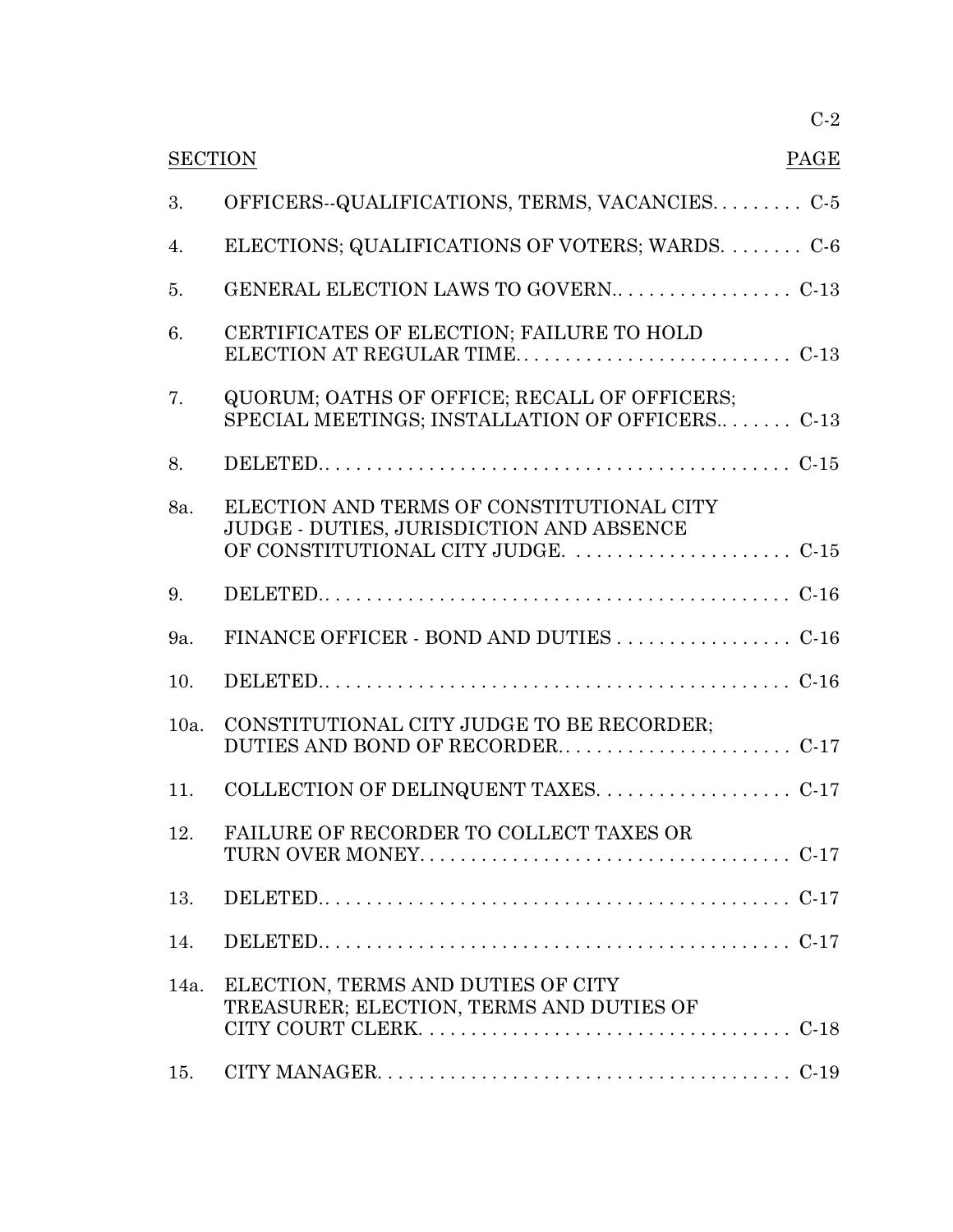| <b>SECTION</b><br>PAGE |                                                       |  |
|------------------------|-------------------------------------------------------|--|
| 16.                    | APPOINTMENT AND QUALIFICATIONS OF THE CHIEF           |  |
| 17.                    |                                                       |  |
| 18.                    | POLICE DEPARTMENT; BOND AND FINANCIAL                 |  |
| 19.                    | FAILURE OF CHIEF OF POLICE TO COLLECT OR TURN         |  |
| 20.                    |                                                       |  |
| 21.                    | TERM, QUALIFICATIONS, AND DUTIES OF MAYOR;            |  |
| 22.                    |                                                       |  |
| 23.                    |                                                       |  |
| 24.                    |                                                       |  |
| 25.                    |                                                       |  |
|                        | BE IT ENACTED BY THE GENERAL ASSEMBLY OF THE STATE OF |  |

TENNESSEE:

SECTION 1. The Charter of the Town of Oliver Springs, being Chapter 247 of the Acts of 1905 as amended by Chapter 431 of the Acts of 1909, Chapter 307 of the Private Acts of 1917, Chapter 412 of the Acts of 1921, Chapter 685 of the Private Acts of 1935, Chapter 296 of the Private Acts of 1961, Chapter 181 of the Private Acts of 1965 and Chapters 84 and 180 of the Private Acts of 1967, and Chapter 3 of the Private Acts of 1979 is amended in its entirety to read as follows:

Section 1. The Town of Oliver Springs and the inhabitants thereof, in the Counties of Roane, Anderson and Morgan, be, and they hereby are, constituted a body politic and corporate, under and by the name of the Mayor and Aldermen of the Town of Oliver Springs, and shall have perpetual succession by their corporate name; may sue and be sued, plead and be impleaded, grant, receive, purchase, and hold real, mixed, and personal property, or dispose of same for the benefit of said town, and may have the use of a common seal.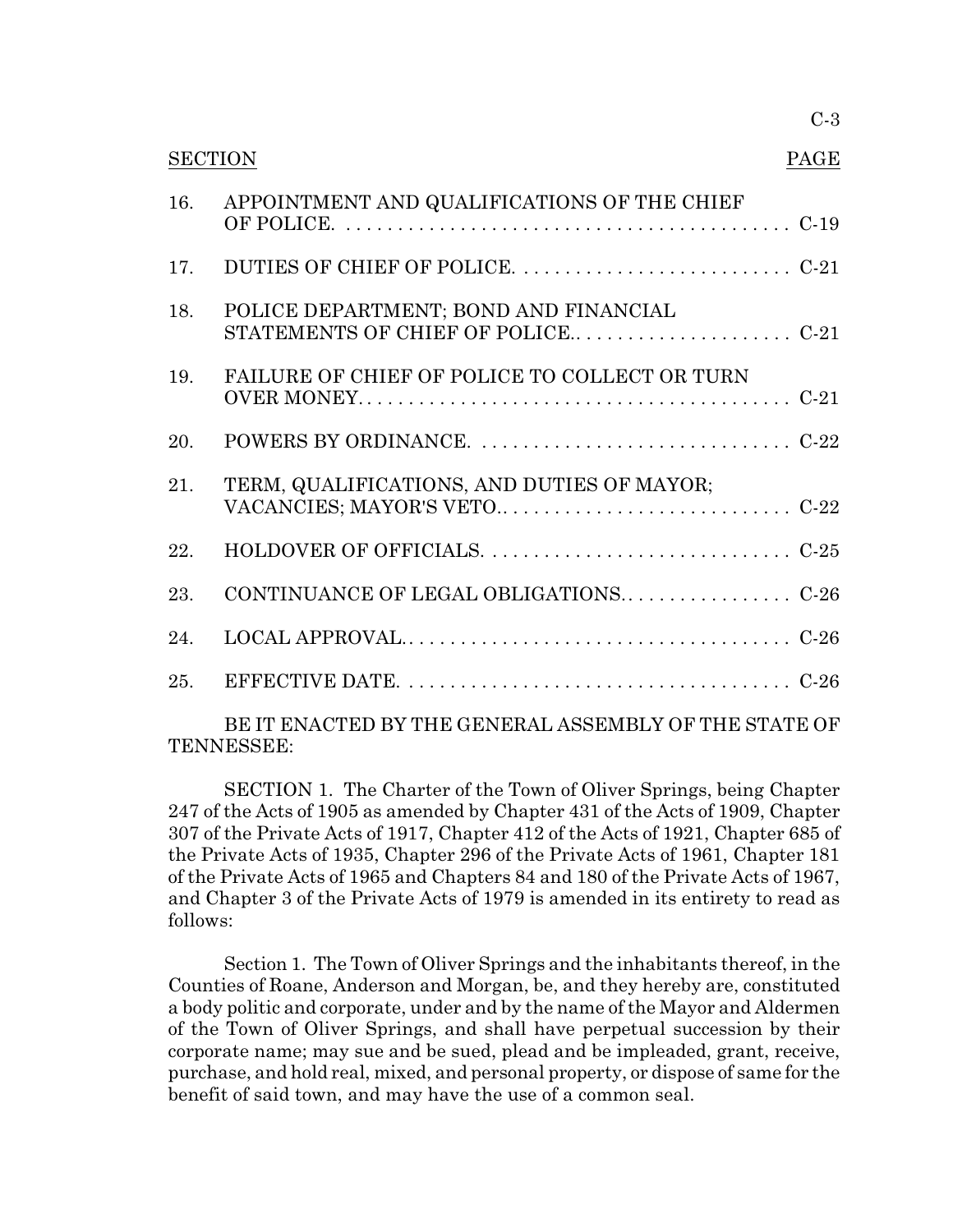Section 2. The boundaries<sup>1</sup> of the Town of Oliver Springs shall be as follows:

Beginning at a point on Walden Ridge, elevation 1000 ft., said point being the intersection of Anderson, Morgan and Roane County lines; thence following the meanders of said ridge north eighty degrees east, about three hundred and fifty rods to a stake; thence south about one hundred poles to 500 ft. north of the Southern Railway track at the thirty-fifth mile post; thence eastward on a line 500 ft. north of and parallel to Spring Street (formerly Dutch Valley Rd.), 3,425 ft. to a point, said point being 450 ft. northeasterly from Mineral Springs Church; thence S. 45 degrees, 15' E., 7550 ft. crossing Spring Street (formerly Dutch Valley Rd.) and the Southern Railroad, to the intersection of Airport Road and the centerline of Poplar Creek; thence meandering with the centerline of Poplar Creek in a southerly direction to a point, west edge of Midway Drive (formerly old Highway 61); thence south 690.2 ft. with Edwin Kelley line and parallel with the west edge of Midway Drive (formerly old highway 61) to an iron pin; thence west 100 ft. to an iron pin; thence north 240 ft. more or less to an iron pin; thence west 249 ft. more or less crossing Tennessee highway 61 with the Danny Koerner line 100.0 ft. with the Wilburn Hensley line, 50 ft. with the Billy Seiber line and continuing 321.10 ft. with the Byrd Brown line to a point located at the centerline of Poplar Creek, 204 ft. downstream from the centerline of the new Tennessee Highway 61; thence meandering with the centerline of Poplar Creek in a southerly direction to a point where said creek intersects the Anderson and Roane County lines; thence meandering with the centerline of Poplar Creek westward and crossing Johnson Road to a point 300 feet west of the west right-of-way line of said Johnson Road; thence northerly along a line 300 feet west of and parallel to the west right-of-way line of Strutt Street, 4000 feet crossing the L & N Railroad to a point 300 feet north and 300 feet west of the intersection of Strutt Street and the Anderson and Roane County line; thence east 300 feet to the county line; thence north 17 degrees, 00' west 2,135 feet along the Anderson and Roane County line to a point of Intersection of Old City limits; thence north eighty-eight degrees about 825 feet to the line of E.A. Reed and Ellen Scott; thence with the same, forty-five degrees west about seventy-one poles to E.A. Reed and E.W. Scott corner of Rectors land; thence northwest with Rector, now Scott line to Indian Creek; thence the lands of the United States of America's boundary and the L  $\&$  N Railroad company; thence with the United States of America's boundary and the railroad right-of-way line, south 67 degrees, 23' east, approximately 76 feet to a metal marker; thence westerly to the centerline of Indian Creek; thence southwest on a line 200 feet south of and parallel to the south margin of Kingston Avenue to a point 300 feet

<sup>&</sup>lt;sup>1</sup>The boundaries set forth here have been extended by annexation ordinances which are of record in the recorder's office.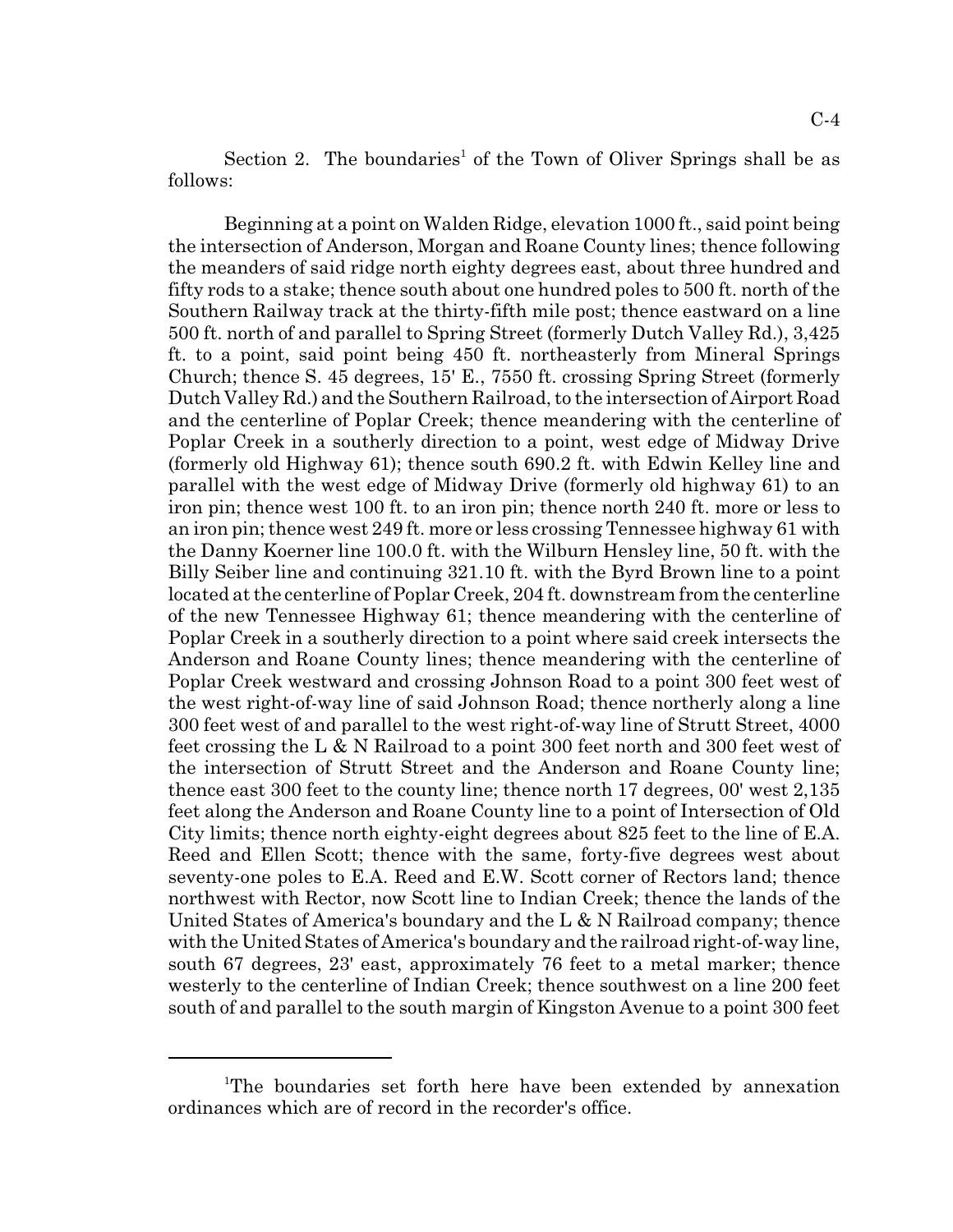east of the intersection of Kingston Avenue and Cemetery Road; thence southerly on a line 300 feet east of and parallel to the southeast margin of Cemetery Road to a point 300 feet east of the intersection of Butler Mill Road and Cemetery Road; thence 300 feet south of and parallel of Cemetery Road in a southwesterly direction to a west point 300 feet southeast of the southern railway right-of-way; thence to a point in the centerline of Tennessee Highway 61, 300 feet southwest of the intersection of Tennessee Highway 61 and Cemetery Road; thence north westward along the projection of a line 300 feet to a point on Walden Ridge with the Morgan and Roane County line; thence 4750 feet to a point; thence northerly 85 degrees along old southern railway to a point; thence 1125 feet northeast of and parallel to the Morgan and Roane County line; thence north 44 degrees, 00' west, 1,250 feet, elevation 1,140 feet; thence north 39 degrees, 45' east, 1300 feet to the centerline of the Anderson and Morgan County line and Indian Creek intersection; thence meandering along the centerline of Indian Creek in a southeastward direction 2,625 feet; thence northeastward along a line 300 feet north of and parallel to the north right-of-way line of Windrock Road, 850 feet to a point 300 feet north of the north margin of said road; thence due south crossing Windrock Road to a point 300 feet south of the south margin; thence southwestward along a line 300 feet south of Windrock Road margin 600 feet to the centerline of Indian Creek; thence with the meanders of Indian Creek, 1100 feet to a point 375 feet to the southeast right-of-way line of  $L \& N$  Railroad; thence southwestwardly along the southeast right-of-way to the Anderson and Morgan County line; thence along the Anderson and Morgan County line, 630 feet to a point of Anderson, Roane and Morgan County lines point of beginning.

These boundaries are to include all original City limits of 1909; the area annexed by Ordinance 117, areas of Tuppertown, Kellytown, and Norwood, passed on final reading on May 7, 1964; Ordinance 731, Area of Arrowhead Park, passed on final reading on July 31, 1972; and Ordinance 506, Area on Tri-County Boulevard, passed on final reading on October 2, 1975.

Section 3. Officers - Qualifications, Terms and Vacancies. The officers of the Town of Oliver Springs shall be chosen by the people, and shall consist of a mayor and board of aldermen, constituting a town council and a city judge, each and all of whom shall be citizens and voters of such town, and each alderman shall also be a resident of the ward he represents for at least six (6) months before the election. The board of aldermen shall consist of six (6) aldermen, one (1) to be chosen by the qualified voters of the town from each of the six (6) wards for a term of four (4) years with one-half (1/2) of the seats to be elected every two (2) years. The mayor shall be elected for a term of four (4) years. Any alderman after his election moving from the town or ward for which he was elected shall thereby vacate his office. [As replaced by Priv. Acts 1991, ch. 64, § 1; and amended by Priv. Act 1994, ch. 137, § 5]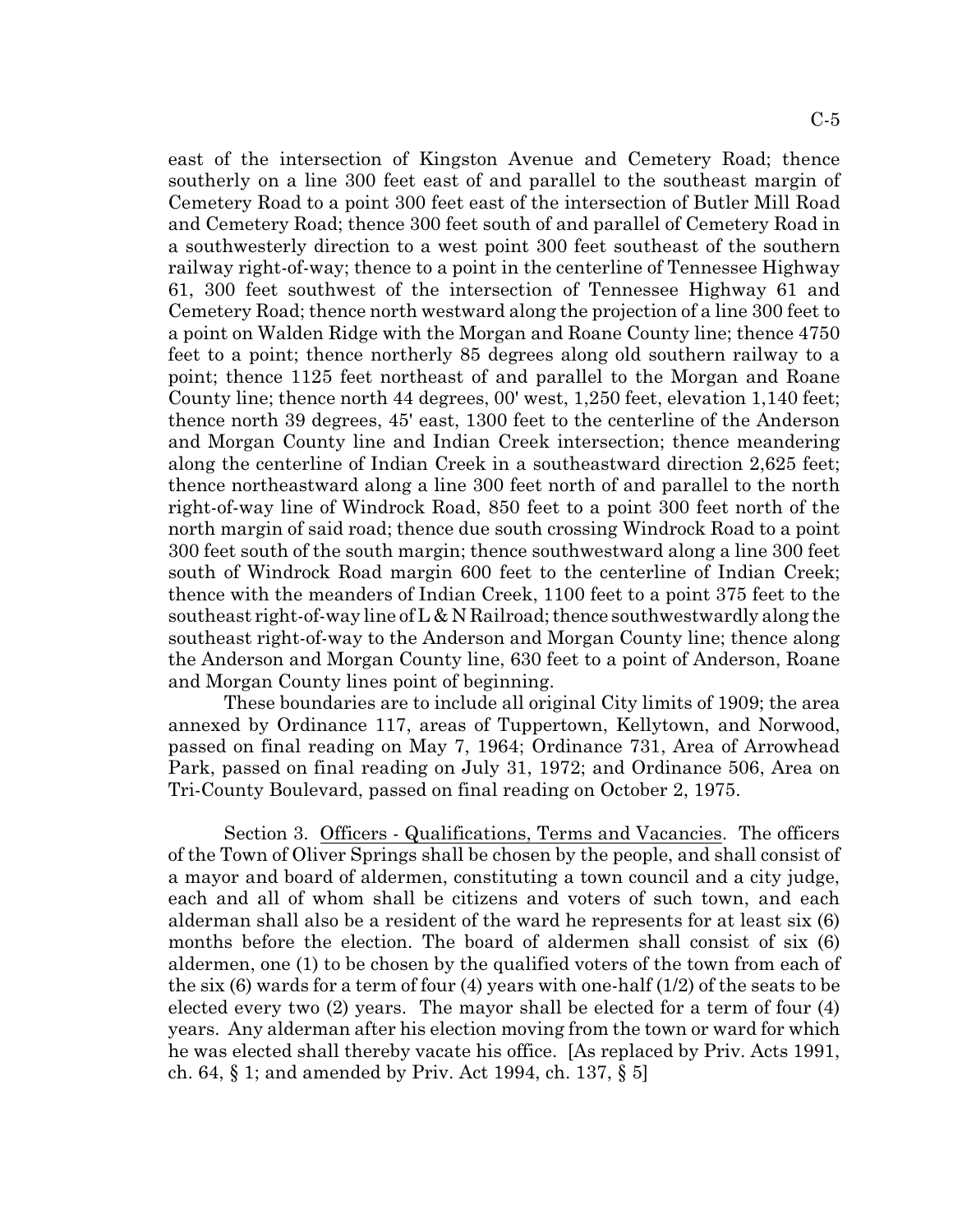Section 4. Elections; Qualifications of Voters; Wards. The mayor and aldermen representing Ward One, Ward Two and Ward Four whose terms of office expire in June of 2013 shall have their terms of office extended until the state general election to be held on the first Tuesday after the first Monday in November, 2014. The aldermen representing Ward Three, Ward Five and Ward Six whose terms of office expire in June of 2015 shall have their terms of office extended until the state general election to be held on the first Tuesday after the first Monday in November, 2016. All elections thereafter for the Town of Oliver Springs shall be held according to the statutes governing state and county elections in Roane County, and the election commissioners of Roane County shall hold an election every two (2) years for the Town of Oliver Springs. Each voter shall be entitled to vote for one (1) candidate for mayor and one (1) candidate of alderman for each ward. The newly elected officers of the town shall take offices at 7:00 p.m. on the first Thursday in November, after the election results have been certified and shall hold office for four (4) years, or until their successors are elected and qualified.

(a) A person shall be qualified to vote for State and county officers and shall have resided for six months next preceding the election within the town limits.

(b) A voter's residence is hereby defined as the place in which he or she habitually sleeps.

The Town shall be divided into six (6) wards as follows:

#### WARD ONE:

Begin at the center of East Tri-County Boulevard (Tennessee Highway 61 and 62) in the Corporate Limits Line; Thence, westerly and then northwesterly along the center of East Tri-County Boulevard to the intersection of extended center of Midway Drive; Thence, in a northerly direction along the center of Midway Drive extended and continue along the center of Midway Drive and crossing Poplar Creek and continue in a northerly and then northwesterly direction to the intersection of Midway Drive with Sycamore Lane; Thence, in a northerly and then westerly direction with the center of Sycamore Lane to the intersection of Sycamore Lane with Airport Road; Thence, with the center of Airport Road in a northeasterly direction to the intersection of Airport Road with the CSX Railroad; Thence, with the center line of the CSX Railroad in an easterly direction to the Corporate Limits Line at Poplar Creek; Thence with the Corporate Limits Line in a southerly direction along the center of Poplar Creek as it flows downstream to the intersection of the common property line of Parcel 31.02 with Parcel 31.00 on Anderson County Tax Map 98-E; Thence, with the Corporate Limits Line in a southeasterly direction along the property line of (and including within) Parcel 31.00, Parcel 30.00 and Parcel 29.00 and then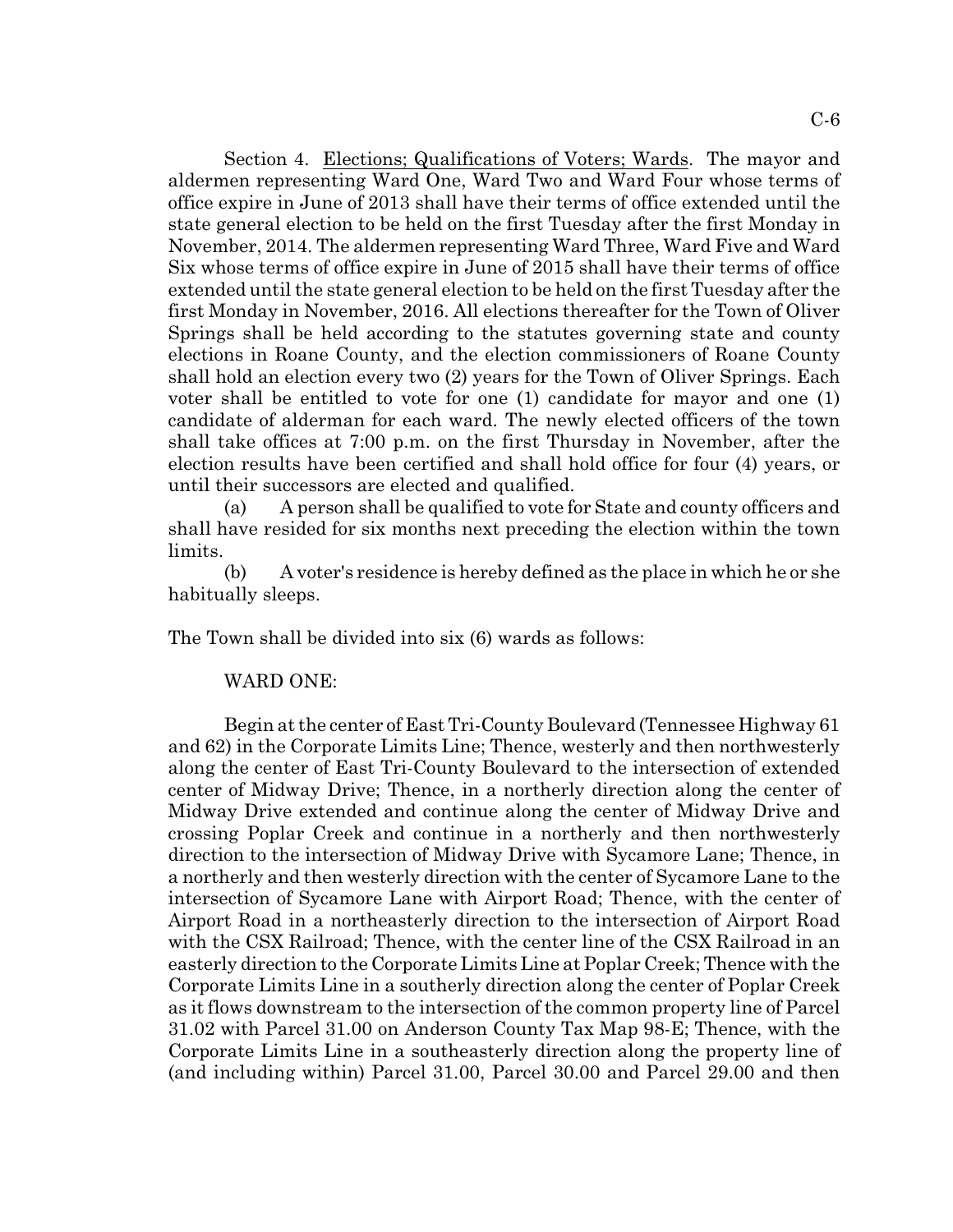along said line extended to the center of East Tri-County Boulevard at the point of Beginning.

## WARD TWO:

Begin at the center of East Tri-County Boulevard (Tennessee Highway 61 and 62) at the intersection of Edmonds Drive; Thence, with the center of Edmonds Drive in a northeasterly direction to the intersection of Edmonds Drive with (West) Foxed Circle; Thence, with the center of Foxed Circle in a northerly, then easterly and then southerly direction to the intersection of (East) Foxed Circle with Edmonds Drive; Thence, with the center of Edmonds Drive in a northeasterly direction to the intersection of Edmonds Drive with Oliver Drive; Thence, with the center of Oliver Drive in a southeasterly direction to the intersection of Oliver Drive with Norwood Drive; Thence, with the center of Norwood Drive in a northerly, then easterly, then southerly direction to the intersection of Norwood Drive with Airport Road; Thence, with the center of Airport Road in a southwesterly direction, crossing the CSX Railroad to the intersection of Airport Road with Sycamore Lane; Thence, with the center of Sycamore Lane in an easterly, then southerly direction to the intersection of Sycamore Lane with Midway Drive; Thence, with the center of Midway Drive in a southeasterly direction, crossing Poplar Creek and continue with the center of intersection at the center of East Tri-County Boulevard; Thence, with the center of East Tri-County Boulevard in a northwesterly direction to the intersection of Edmonds Drive at the point of Beginning.

## WARD THREE:

Begin at the center of Main Street at the intersection of Spring Street; Thence, with the center of Main Street in a northerly direction, crossing the Norfolk-Southern Railroad to the intersection of Main Street with Central Avenue; thence, with center of Central Avenue in a westerly direction to the intersection of Central Avenue with Winter Gap Avenue; Thence, with the center of Winter Gap Avenue in a northerly direction to the intersection of Winter Gap Avenue with West Tri-County Boulevard and also being the intersection of Tennessee Highway 61 with Tennessee Highway 62; Thence, in a northerly direction to a point in the center of Hen Valley Road (abandoned) at the easterly end of old bridge (abandoned) across Geise Creek; Thence, with the center of (abandoned) Hen Valley Road, crossing Geise Creek and continue in a southwesterly direction with the center of Hen Valley Road to the intersection of Hen Valley Road with Wiley Street; Thence, with the center of Wiley Street in a southeasterly direction to the intersection of Wiley Street with West Tri-County Boulevard (Tennessee Highway 61); Thence, with the center of West Tri-County Boulevard in a southwesterly direction to the intersection of West Tri-County Boulevard with Kelly Road; Thence, with the center of Kelly Road in a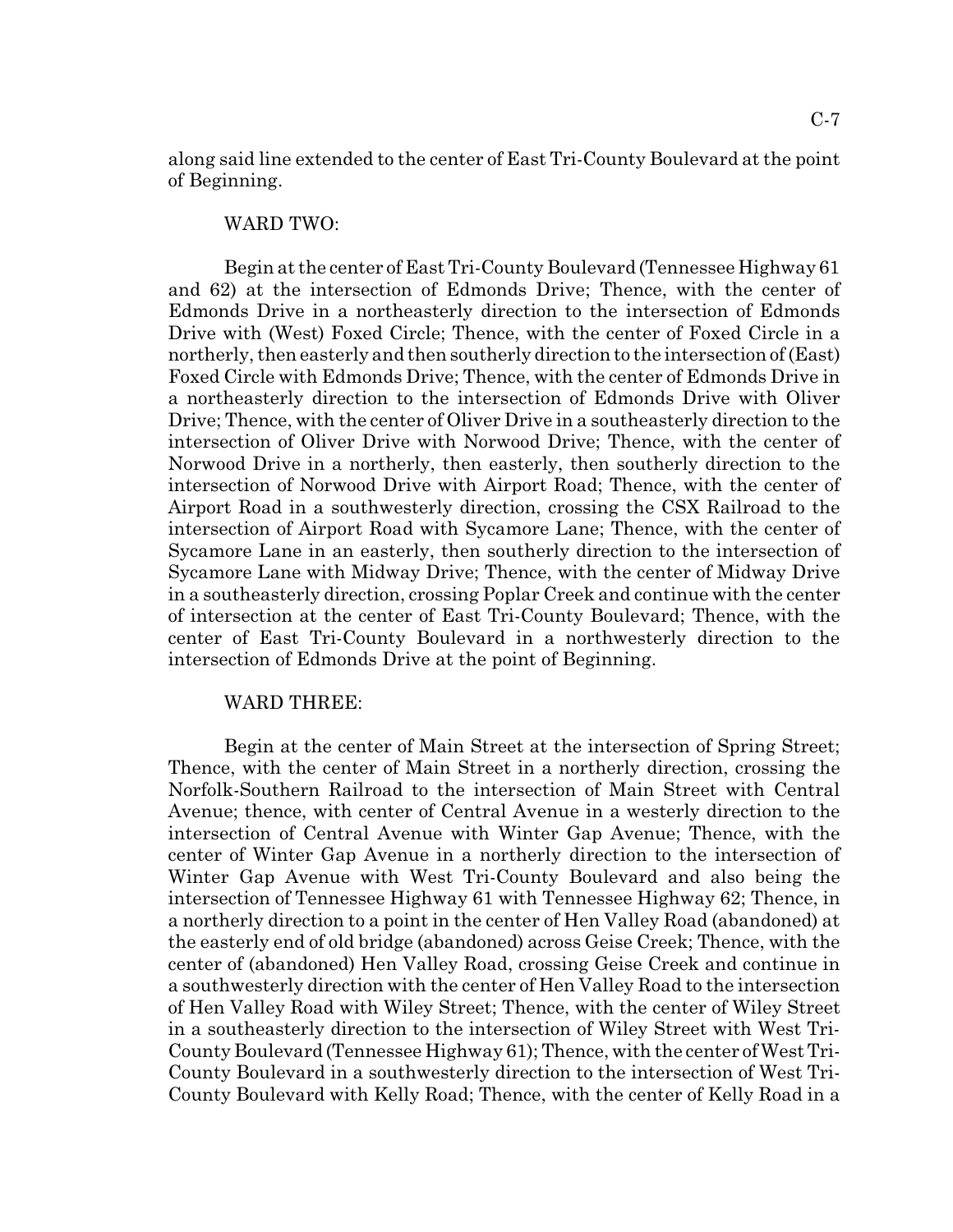northwesterly direction to the intersection of Kelly Road with Pride Road; hence, with the center of Pride Road in a northerly direction to the intersection of Pride Road with Hen Valley Road; Thence with the center of Hen Valley Road in a southwesterly direction to a point where said road makes a sharp turn; Thence, in a westerly direction approximately along an abandoned portion of Hen Valley Road to the Corporate Limits Line; Thence, with the Corporate Limits Line defined as being offset three hundred (300) feet westerly from and parallel with the center of Cemetery Road as extended and in a northwesterly direction to a point on Walden Ridge in the Morgan and Roane County line; Thence, with the Corporate Limits Line and being along the Morgan and Roane County Line and also being a property line of (leaving without) Coal Creek Mining and Manufacturing Company in a northeasterly direction to a corner of Coal Creek Mining and Manufacturing Company in the said Roane and Morgan County Line located at approximately seven hundred (700) feet westerly from the (abandoned) Hen Valley Road Bridge over Geise Creek; Thence, with the Corporate Limits Line in a northerly direction along property line(s) of (leaving without) Coal Creek Mining and Manufacturing Company with (including within) Parcel 3, Group "A" as shown on Roane County Tax Map 1-D and that portion of same not shown on but situated within Morgan County Tax Map 133, to a corner of same near the abandoned railroad line formerly leading to Big Mountain; Thence, with the Corporate Limits Line and being along property line(s) of Coal Creek Mining and Manufacturing Company, in a northerly direction, crossing Winter Gap Avenue (Tennessee Highway 62) and continuing to a property corner; Thence, with the Corporate Limits Line and being along property line of Coal Creek Mining and Manufacturing Company, in an easterly direction to a point where said line intersects the westerly margin of Lookout Avenue; Thence, with the Corporate Limits Line along the westerly margin of (and including within) Lookout Avenue in a northerly direction to a point in a property line of Coal Creek Mining and Manufacturing Company; Thence, with the Corporate Limits Line and being along lines of Coal Creek Mining and Manufacturing Company in a northwesterly direction to a corner and continue in a northerly direction, crossing the Morgan and Anderson County Line to a point where said Coal Creek Mining and Manufacturing Company property line crosses the center of Indian Creek; Thence, with the Corporate Limits Line as it meanders with the center of Indian Creek as it flows downstream in a southeasterly direction to a point three hundred (300) feet north of the northerly margin of Windrock Road; Thence, with the Corporate Limits Line in an easterly direction along a line of three hundred (300) foot offset from the northerly margin of Windrock Road to a point where said line intersects a Coal Creek Mining and Manufacturing Company property line; Thence, with the Corporate Limits Line and being along a property line of (leaving without) Coal Creek Mining and Manufacturing Company in a southeasterly direction to a corner in a line of Parcel 4 on Anderson County Tax Map 92; Thence, with the Corporate Limits Line and being along lines of (including within) Parcel 4 on Anderson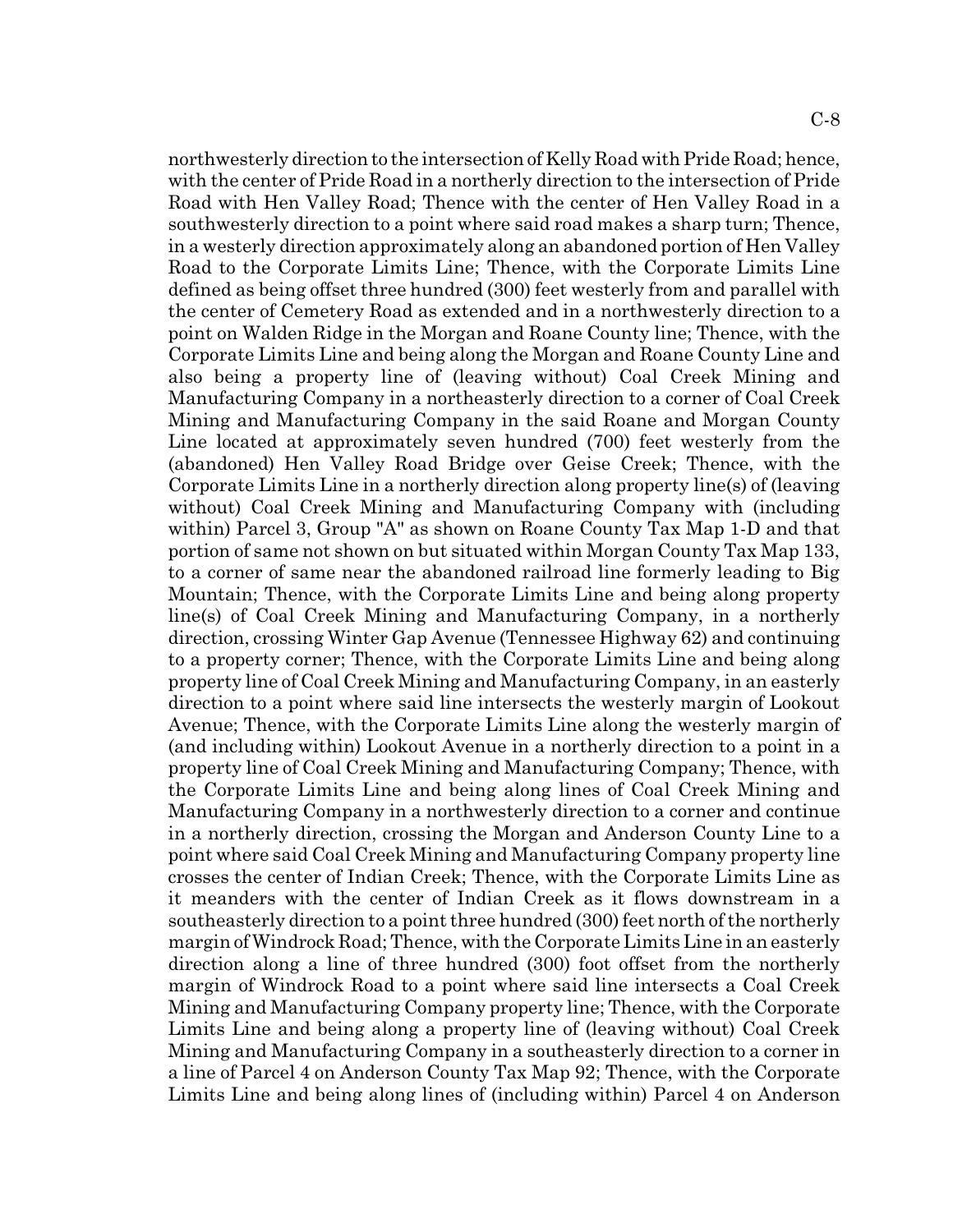C-9

County Tax Map 92 as follows: (1) in a northeasterly direction to a corner; (2) in a southeasterly direction crossing Poplar Creek and continuing to a corner in an abandoned portion of Old Frost Bottom Road; (3) in a southwesterly, then southerly and then easterly direction along said abandoned roadway and property line to a corner; (4) in a westerly direction, crossing Poplar Creek to a corner; (5) in a southerly direction to a corner; (6) in an easterly direction, crossing Poplar Creek to a corner on the easterly bank of Poplar Creek; (7) in a southerly direction along the east bank of Poplar Creek to a point where said line intersects the center of Spring Street; Thence, along the center of Spring Street in a westerly direction, crossing the Norfolk-Southern Railroad and continue westerly to the intersection of Spring Street with Main Street at the point of beginning.

#### WARD FOUR:

Being at the center line of East Tri-County Boulevard (Tennessee Highway 61 and 62) intersection with Edmonds Drive; Thence, with the center of East Tri-County Boulevard in a northwesterly direction to the intersection of the center of Main Street as extended; Thence, with the center of Main Street as extended and continue in a northwesterly direction with the center of Main Street to the intersection of Main Street with Spring Street; Thence, with the center of Spring Street in a easterly direction, crossing the Norfolk-Southern Railroad and continue in an easterly direction with the center of Spring Street to the Corporate Limits Line at the easterly bank of Poplar Creek and being a point in a line of Parcel 4 on Anderson County Tax Map 92; Thence, with the Corporate Limits Line along lines of (including within) Parcel 4 on Anderson County Tax Map 92 as follows: (1) in a southerly direction along the easterly bank of Poplar Creek to a point where same intersects the northerly right of way line for Norfolk-Southern Railroad; (2) in a westerly direction along the northerly right of way line for Norfolk-Southern Railroad to a point where the center of Poplar Creek crosses; Thence, with the Corporate Limits Line along the center of Poplar Creek as it flows downstream in a southerly direction for a distance of one thousand four hundred fifty (1450) feet to a point; Thence, with the Corporate Limits Line in a westerly direction to a corner of Jack D. Walls (industrial tract) with C.H. Smith, et. al. (Osland residential tract); Thence, with the Corporate Limits Line, south 45deg 15min East to a point at the bridge for Airport Road crossing Poplar Creek; Thence, with the Corporate Limits Line along the center of Poplar Creek as it flows downstream in a southerly direction to a point where the center of Poplar Creek crosses the center of CSX Railroad; Thence, with the center line of the CSX Railroad in an westerly direction to the intersection of CSX Railroad with Airport Road; Thence, with the center of Airport Road in a northeasterly direction to the intersection of Airport Road with Norwood Drive; Thence, with the center of Norwood Drive in a northerly, then westerly and then southerly direction to the intersection of Norwood Drive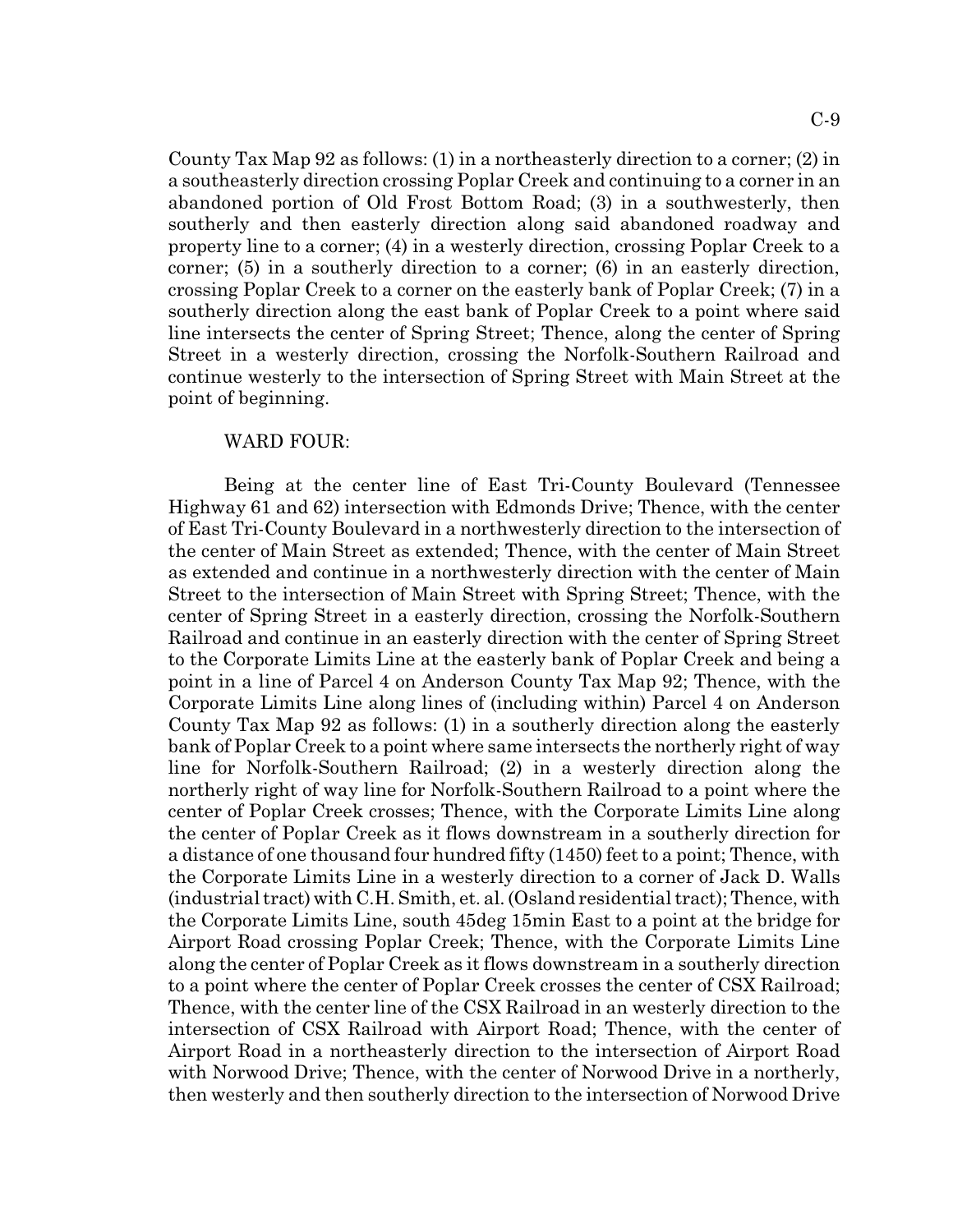with Oliver Drive; Thence, with the center of Oliver Drive in a northwesterly direction to the intersection of Oliver Drive with Edmonds Drive; Thence, with the center line of Edmonds Drive in a southwesterly direction to the intersection of Edmonds Drive with (East) Foxwood Circle; Thence, with the center of Foxwood Circle in a northerly, then westerly and then southerly direction to the intersection of (West) Foxwood Circle with Edmonds Drive; Thence, with the center of Edmonds Drive in a southwesterly direction to the intersection of Edmonds Drive with East Tri-County Boulevard at the point of beginning.

#### WARD 5:

Begin at the center of Main Street intersection with Central Avenue; Thence, with the center Main Street in a southerly direction, crossing the Norfolk-Southern Railroad and continue with the center of Main Street and with same as extended to the intersection of the center of East Tri-County Boulevard; Thence, with the center of East Tri-County Boulevard in a southeasterly direction to a point in the Corporate Limits Line; Thence, with the Corporate Limits Line as follows: (1) in a southeasterly direction to a point at the intersection of the southerly right of way line for East Tri-County Boulevard (Tennessee Highway 61 and 62) with the southwesterly margin of Mahoney Road; (2) along the southwesterly margin of Mahoney Road to a point where Mahoney Road makes a sharp turn; (3) along the northwesterly margin of Mahoney Road to the corner of parcel 60.00 with Parcel 59.00 on Anderson County Tax Map 98; Thence, with the Corporate Limits Line along the boundary line of (and including within) parcel 60.00, Parcel 60.01, Parcel 59.02, Parcel 34.00, Parcel 34.01, Parcel 34.02, Parcel 59.01 and Parcel 59.05 and extended to the center of Poplar Creek; Thence, with the Corporate Limits Line along the center of Poplar Creek as it flows downstream, crossing Strutt Street and crossing the Anderson and Roane County Line and continuing with the center of Poplar Creek to a point where same crosses a line offset three hundred (300) feet westerly from the westerly right of way line for Strutt Street; Thence, with the Corporate Limits Line being along a line offset three hundred (300) feet westerly from and parallel and/or concentric with the westerly right of way line for Strutt Street in northerly direction to a point where same intersects a line offset two hundred (200) feet south of and parallel with the center line of CSX Railroad; Thence, with the Corporate Limits Line being along a line offset two hundred (200) feet to the south from the center line for CSX Railroad in a westerly direction to intersection with the westerly property line for Parcel 2 on Roane County Tax Map 5; Thence, with the Corporate Limits Line and being along the westerly property line for Parcel 2 on Roane County Tax Map 5 in a northerly direction, crossing CSX Railroad to a point where said line as extended intersects the northerly right of way line for CSX Railroad; Thence, with the Corporate Limits Line along the northerly right of way line for CSX Railroad in an easterly direction to corner of revised Parcel 35.00 on Roane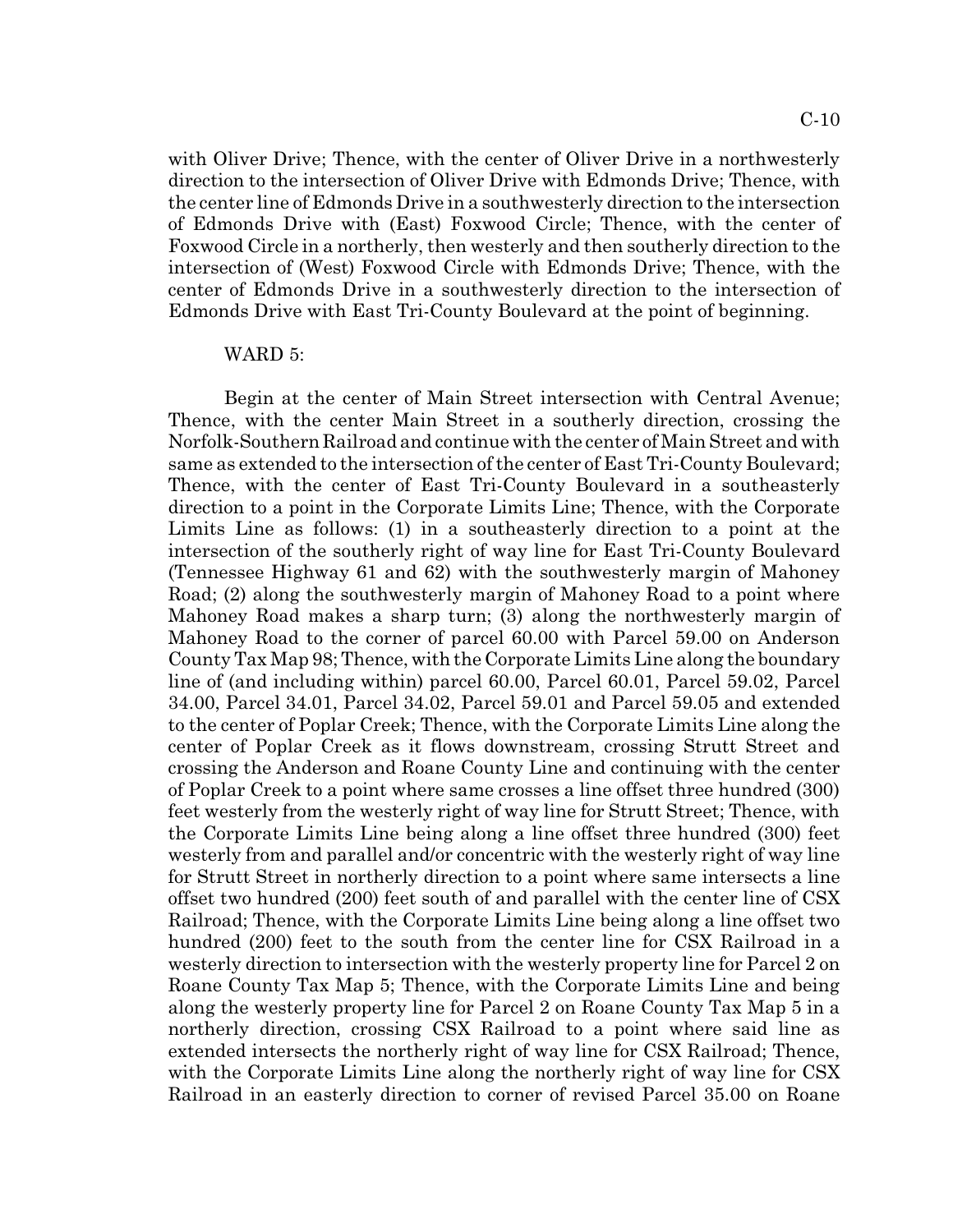County Tax Map 2; Thence, with the Corporate Limits Line along the westerly property line of (and including within) revised Parcel 35.00 on Roane County Tax Map 2 in a northerly direction to a corner; Thence, with the Corporate Limits Line along a property line of revised Parcel 35.00 on Roane County Tax Map 2 in an easterly direction to a corner in the westerly margin of Strutt Street; Thence, with the Corporate Limits Line along the westerly right of way line for strutt Street in a northerly direction to a point in line of Parcel 34.00 on Roane County Tax Map 2; Thence, with the Corporate Limits Line along a property line of (and including within) Parcel 34.00 in a westerly direction to a corner of same; Thence, with the Corporate Limits Line along property lines of (and including within) Parcel 34.00, Parcel 33.00 and Parcel 31.00 on Roane County Tax Map 2 to a corner in a line of Parcel 27.00; Thence, with the Corporate Limits Line around (and including within) Parcel 27.00 on Roane County Tax Map 2 (Benjamin Apartments) as follows: (1) in a westerly direction to a corner; (2) in a northerly direction to a corner; (3) in an easterly direction to a point where the property line of said Parcel 27.00 intersects the Roane and Anderson County Line; Thence, with the Corporate Limits Line, the same being along the Roane and Anderson County Line in a northerly direction to a point where the said county line intersects the southeasterly line of Scott's Addition; Thence, with the Corporate Limits Line along the southeasterly boundary line of Scott's Addition in a southwesterly direction to a point where the center of Wright Place as extended to the southeast would intersect the said southeasterly line of Scott's Addition; Thence, along the extended center of Wright Place, crossing through the Elementary School Tract and continuing along the center of Wright Place in a northwesterly direction to the intersection of Wright Place with Kingston Avenue; Thence, with the center of Kingston Avenue in a northeasterly direction to the intersection of Kingston Avenue with Central Avenue; Thence, along the center of Central Avenue in an easterly direction to the intersection of Central Avenue with Main Street at the point of beginning.

## WARD 6:

Begin at the intersection of Kingston Avenue with Central Avenue; Thence, with the center of Kingston Avenue in a southwesterly direction to the intersection of Wright Place; Thence, with the center of Wright Place and continue with the center of Wright Place as extended, crossing through the Elementary School tract in a southeasterly direction to the Corporate Limits at the southeasterly line of Scott's Addition; Thence, with the Corporate Limits Line along the southeasterly line of Scott's Addition in a southwesterly direction to a corner of (and including within) Parcel 55.00 on Roane County Tax Map 2; Thence, with the Corporate Limits Line along a property line between (and including within) Parcel 55.00 with and around (leaving without) Parcel 56.00 on Roane County Tax Map 1 in a generally westerly direction, crossing the CSX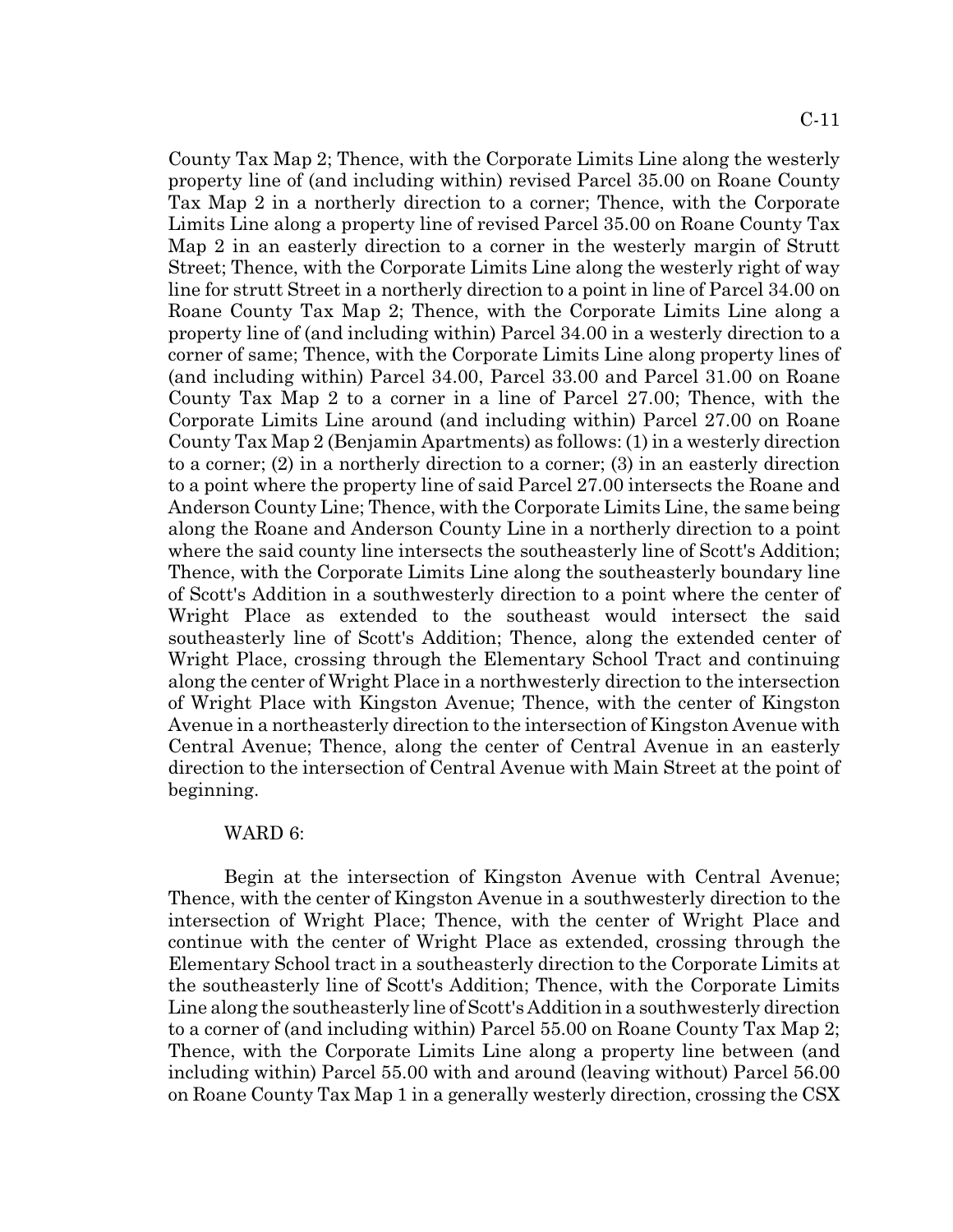Railroad to a point in the westerly right of way line for same; Thence, with the Corporate Limits Line along the westerly right of way line for CSX Railroad in a southerly direction to the south boundary line for Arrowhead Park; Thence, with the Corporate Limits Line along the southerly boundary for Arrowhead Park in a westerly direction to a point in the westerly boundary for Arrowhead Park being near and along the relocated channel for Indian Creek; Thence, with the Corporate Limits Line being along the westerly boundary for Arrowhead Park and near and along Indian Creek in an upstream and northerly direction to a point two hundred (200) feet southerly from the southerly right of way line for Kingston Avenue (Old Harriman Highway); Thence, with the Corporate Limits Line in a southwesterly direction to the southerly property corner of (and including within) Parcel 61.00 on Roane County Tax Map 1; Thence, with the Corporate Limits Line around (and including within) Parcel 64.00 on Roane County Tax Map 1 in a southeasterly and then westerly direction to a corner in the easterly right of way line for Kingston Avenue (Old Harriman Highway); Thence, with the Corporate Limits Line being the last line extended across Kingston Avenue and continue in a westerly direction to a point in the easterly property line of Parcel 63.00 and/or Parcel 65.00 on Roane County Tax Map 1; Thence, with the Corporate Limits Line easterly property line of (and including within) Parcel 63.00 and Parcel 65.00 on Roane County Tax Map 1, in a southerly direction to a corner; Thence, with the Corporate Limits Line along the southerly property line of (and including within) Parcel 65.00 on Roane County Tax Map 1 to a corner in an easterly property line of Parcel 39.00 on Roane County Tax Map 1; Thence, with the Corporate Limits Line along the easterly property line (and including within) Parcel 39.00 and Parcel 38.00 on Roane County Tax Map 1 and along the same line extended in a southerly direction to a point in the center of West Road; Thence, with the Corporate Limits Line along the center of West Road to a point located at three hundred (300) feet southerly from the center of Cemetery Road; Thence, with the Corporate Limits Line along a line three hundred (300) feet offset to the south and west from and parallel and/or concentric with the center of Cemetery Road as follows: (1) in a southwesterly direction; (2) in a northwesterly direction; (3) in a westerly direction to the intersection with the easterly property line of Parcel 27.01 on Roane County Tax Map 1; Thence, with the Corporate Limits Line in a northerly direction with the easterly property line of (leaving without) Parcel 27.01 on Roane County Tax Map 1 to the southerly right of way line for Norfolk-Southern Railroad; Thence, with the Corporate Limits Line in a westerly direction to intersection with a line three hundred (300) feet offset to the south and west from and parallel and/or concentric with the center of Cemetery Road as follows: (1) in a westerly direction crossing the Norfolk-Southern Railroad; (2) in a northwesterly direction, crossing West Tri-County Boulevard (Tennessee Highway 61) and continuing on in a northwesterly direction to a point in an abandoned portion of old Hen Valley Road; Thence, in a northeasterly direction along the approximate center of abandoned portion of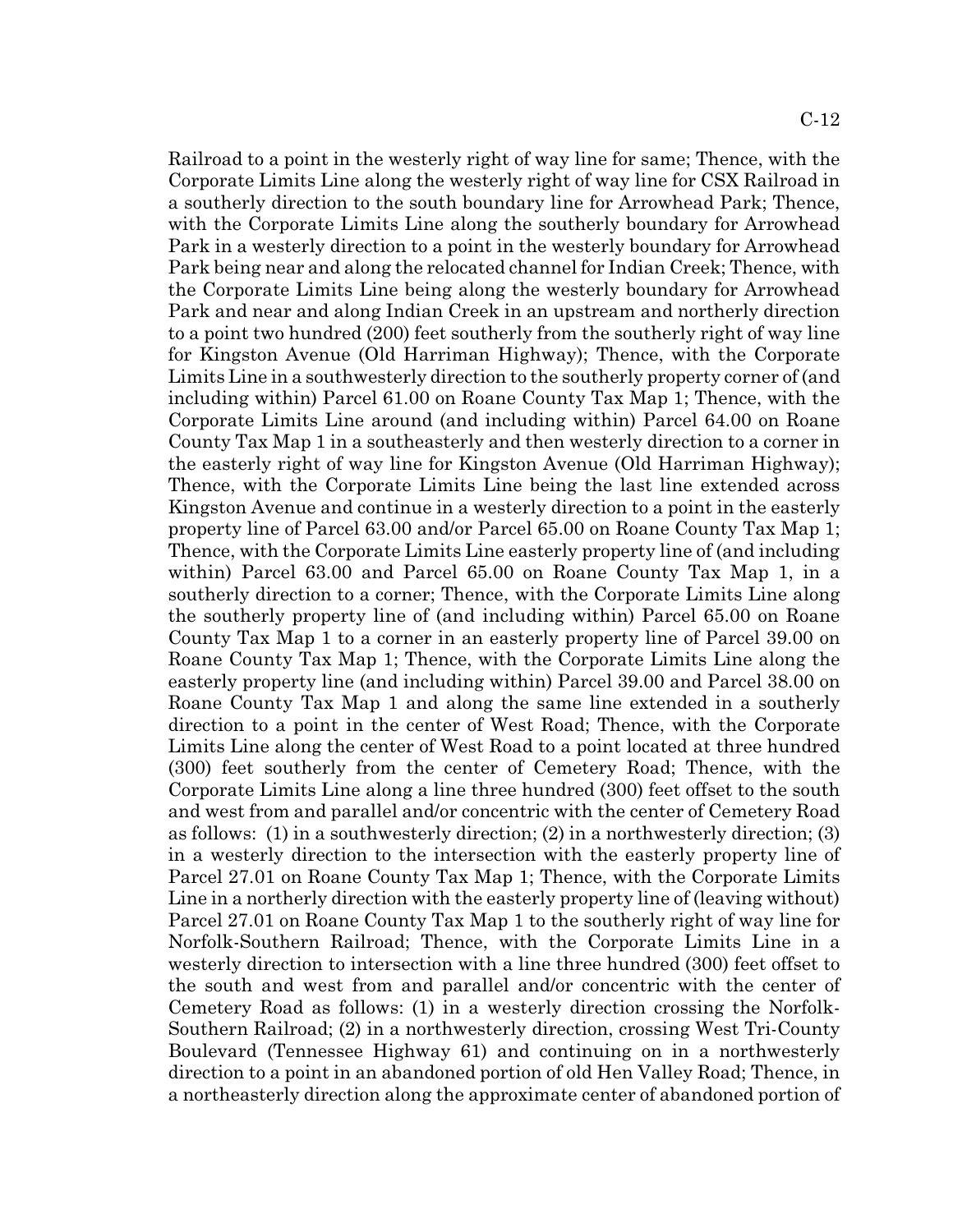old Hen Valley Road to a point in Hen Valley Road at a sharp turn in same; Thence, with the center of Hen Valley Road in a northeasterly direction to the intersection of Hen Valley Road with Pride Road; Thence, with the center of Pride Road in a southwesterly direction to the intersection of Pride Road with Kelly Road; Thence, with the center of Kelly Road in a southeasterly direction to the intersection of Kelly Road with West Tri-County Boulevard; Thence, with the center of West Tri-County Boulevard in a northeasterly direction to the intersection of West Tri-County Boulevard with Wiley Street; Thence, with the center of Wiley Street in a northwesterly direction to the intersection of Wiley Street with Hen Valley Road; Thence, with the center of Hen Valley Road in a northeasterly direction, and continuing on with the center of an abandoned portion of Hen Valley Road, crossing Geise Creek to a point on the easterly end of abandoned bridge; Thence, in a southeasterly direction to a point at the intersection of West Tri-County Boulevard with the center of Winter Gap Avenue (also intersection of Tennessee Highway 61 with Tennessee Highway 62); Thence, along the Center of Winter Gap Avenue, in a southeasterly direction to the intersection of Winter Gap Avenue with Central Avenue; Thence, with the center of Central Avenue in an easterly direction to the intersection of Central Avenue with Kingston Avenue at the point of beginning.

All officials of the Town of Oliver Springs on the effective date of the act shall remain in office until their successors are elected and qualified. Any vacancy in the offices shall be filled in such a manner as provided by this act and the charter for the Town of Oliver Springs. [As amended by Priv. Acts 1991, ch. 64, § 2, and Priv. Acts 1995, ch. 14; replaced by Priv. Acts 1996, ch. 143; and amended by Priv. Acts 2012, ch. 78, § 1]

Section 5. The Judges and Clerks holding the election shall be sworn and qualified according to the general election laws of the State, and such election shall be conducted in all respects as all the various State and county elections by virtue of the election laws of the State and Roane County.

Section 6. The candidate for Mayor receiving the highest number of votes, and the candidate for Alderman receiving the highest number of votes in each ward shall be declared elected. It shall be the duty of the Election Commissioners of Roane County holding such election to make out and deliver to the recorder a certificate of the election within three (3) days after their election, which certificate shall be produced at the first meeting of the Board, and a minute thereof shall be made upon the records of the town, and if the Election Commissioners fail to hold such election at the time herein mentioned, it shall be their duty to hold it as soon thereafter as may be, after giving the regular notice.

Section 7. A majority of the Town Council (Four Aldermen or Mayor and Three Aldermen) shall be a quorum to do business, except no action will be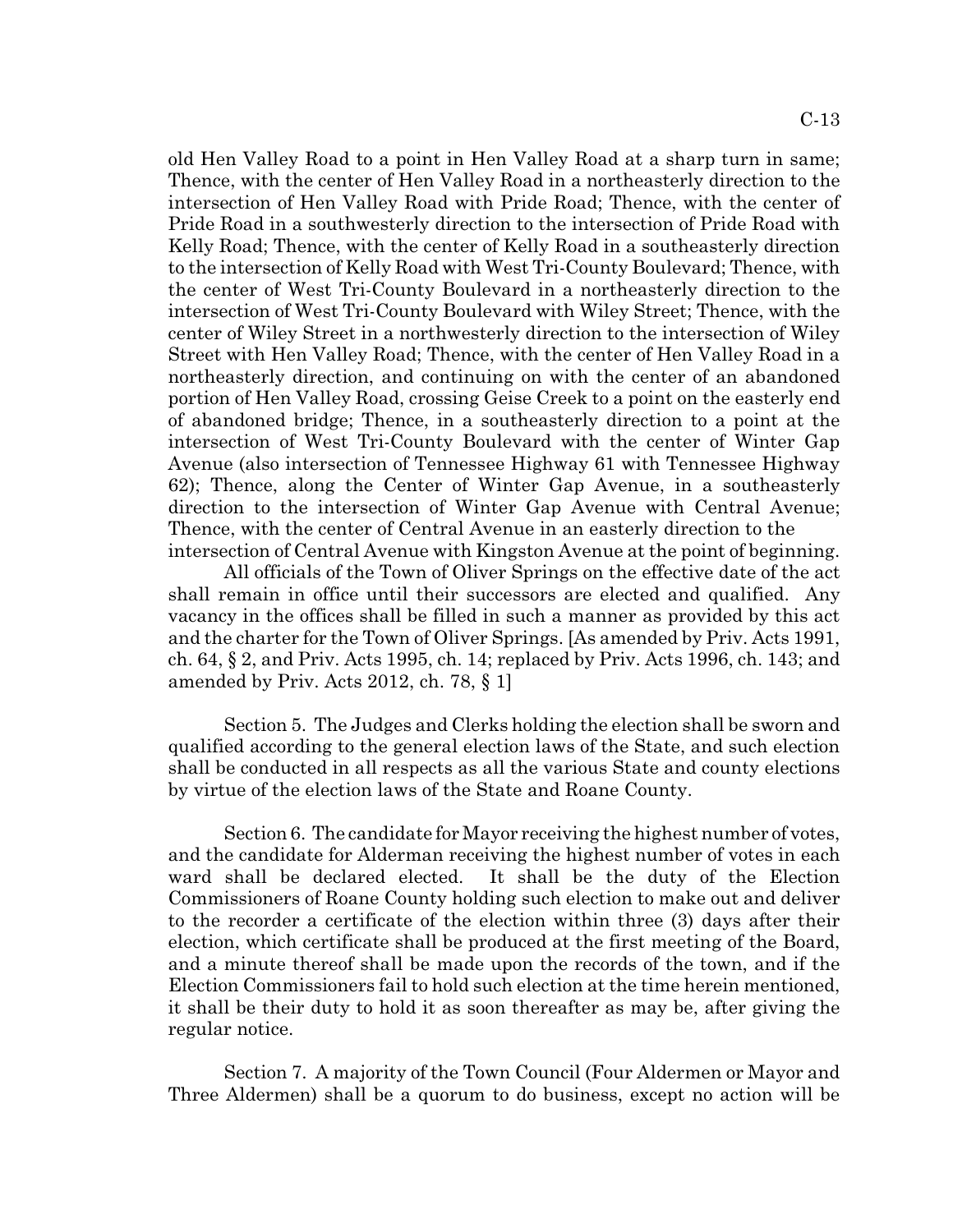passed without three (3) affirmative votes, and if the Mayor or any of the Aldermen or any officer should die, resign, or move away, the vacancy shall be filled by the Council at its next meeting, or as soon thereafter as may be, and the person or persons so elected shall perform the same duty and be vested with the same powers and privileges as the person whose place they are appointed to fill, and upon like conditions; and the Mayor and Aldermen and all officers shall respectively take an oath before entering upon the duties of their office before some person competent to administer an oath, to execute the same faithfully and impartially, and the Mayor and Aldermen shall also take an oath to support the Constitution of the United States and the Constitution of the State of Tennessee. Any official of the town elected or appointed to fill a vacancy under this charter may be removed from office by the voters qualified to vote for a successor to such incumbent. The procedure to effect the removal of the incumbent shall be as follows: A petition, signed by qualified voters equal in number to at least sixty-six percent (66%) of the total votes cast in the last regular city election, demanding the recall of the person sought to be removed, shall be filed with the county election commission, and notice given by the commission of such filing by publication at least once in a newspaper of general circulation in Roane County. The signatures to the petition need not be appended to one (1) paper, but each signer shall sign his name and shall thereon, after his name, the date of signing and his place of residence by street, or by the other customary designation. To each petition paper there shall be attached a sworn affidavit by the circulator thereof stating the number of signers thereto, that the signature thereon is the genuine signature of the person whose name it purports to be, and that it was made in the presence of the affiant.

Such petition shall be filed with the county election commission, which shall, within fifteen (15) days, canvass the signatures thereon to determine the sufficiency thereof. A separate petition shall be filed for each person sought to be removed. The county election commission shall attach to such petition its certificate showing the result of the examination.

The election commission shall then call an election to be held within forty-five (45) days from the date the petition is filed, at which voters shall vote "for recall" or "against recall" of the official against whom the petition is directed. Voters qualified to vote in city elections generally shall be eligible to vote on the issue of recall. If sixty-six percent (66%) of the voters voting in the election vote "for recall" the person named shall be declared removed from office and the office declared vacant. An election to fill the vacancy shall be called by the county election commission and held within forty-five (45) days of the recall election. Costs of holding the recall election and the election of a successor shall be paid by the city.

Two-thirds (2/3) of Board of Aldermen may call a special meeting if the Mayor refuses to call a meeting. Two-thirds (2/3) of the Board shall sign a petition requesting a meeting, then the Chief of Police shall notify other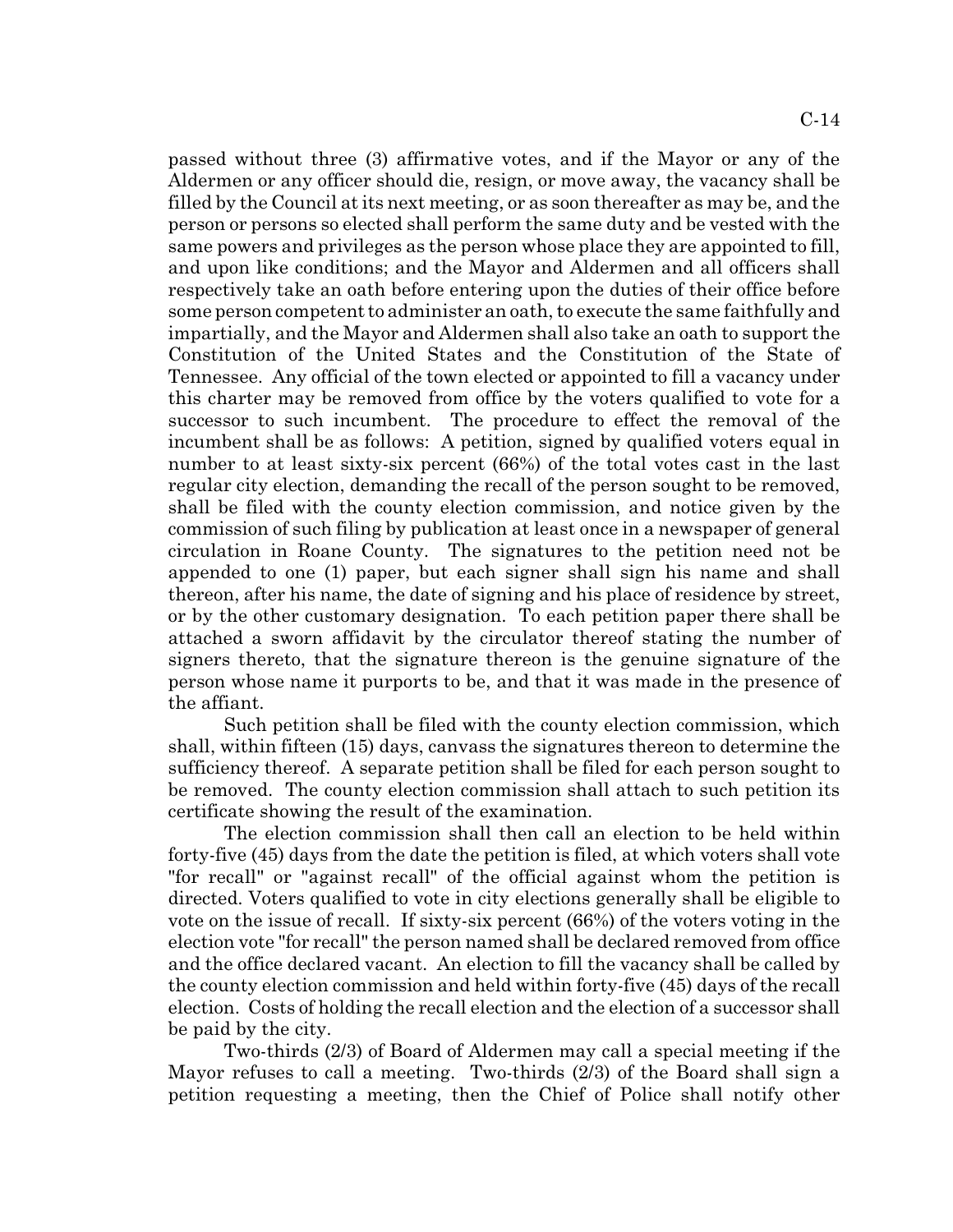members of the Board of the meeting. Only the business specified on the petition can be acted upon at any special meeting.

After every city election the regular time for the installation of the elected officials will be at 7:00 p.m. on the first Thursday in November after the election results have been certified. [As amended by Priv. Acts 2012, ch. 78, § 2]

Section 8. [This section was deleted by Priv. Acts 1994, ch. 137, § 2.]

Section 8a.<sup>1</sup> Election and Terms of Constitutional City Judge - Duties, Jurisdiction and Absence of Constitutional City Judge. (a) The City Judge shall be elected by the qualified voters of the town of Oliver Springs, shall be thirty (30) years of age, and shall before election have been a resident of Tennessee for five (5) years, and a resident of the town for one (1) year. The term of service of the City Judge shall be eight (8) years. The first City Judge shall be Joseph Henry Van Hook, and he may serve until the next regular August General Election. At such election, a person shall be elected to serve any unexpired term. All subsequent elections for the office of City Judge pursuant to this act shall be held in accordance with Article 7, Section 5 of the Tennessee Constitution.

(b)(1) If the City Judge fails to attend, cannot preside at any pending case, for any reason cannot hold court or finds it necessary to be absent from holding court, such judge may designate in writing, to be filed with the clerk of the court, a name of a special City Judge to hold court. Such person shall be a person who has the qualifications of the City Judge, shall take the same oath and shall have the same authority as a regular City Judge.

(2) If the City Judge fails to designate a special City Judge to hold court in absence, then the mayor shall act as City Judge and shall have full powers of the City Judge. If the City Judge dies or resigns during such judge's term of office, the town council shall elect the replacement City Judge, who shall serve the unexpired term of the previous City Judge, according to law.

(c) The salary of the elected City Judge shall be set by ordinance, shall be neither increased nor decreased during such judge's term of office, and shall be paid monthly from the general fund of the town. Provided however, the City Judge shall also serve as City Recorder pursuant to Section 10 of this charter, and shall be compensated for the duties as City Recorder as set out in Section 10.

<sup>&</sup>lt;sup>1</sup>Priv. Acts 1994, ch. 137, § 1 replaced a § 8a. It was obviously the intent of Priv. Acts 1994, ch. 137, § 1 to add a § 8a.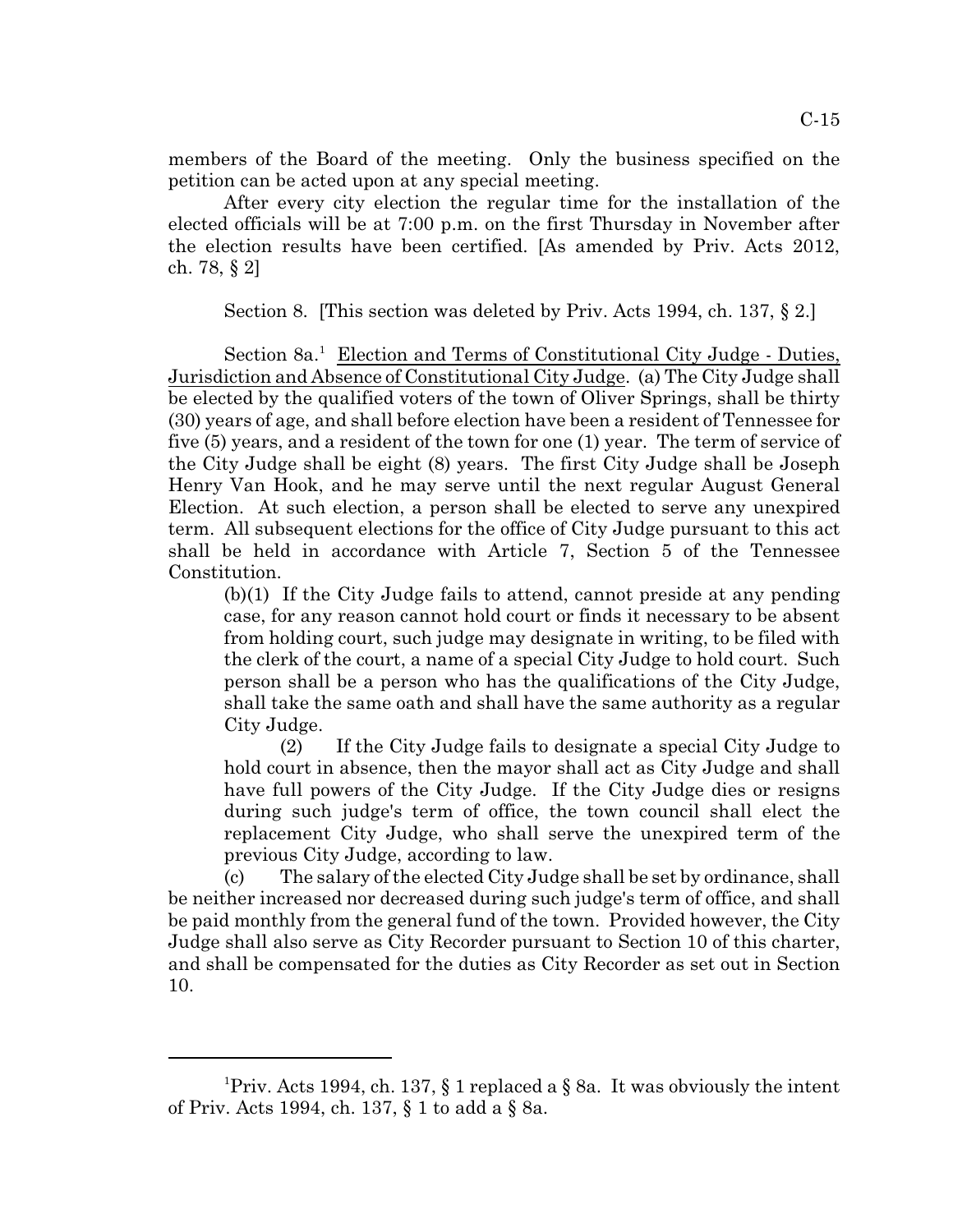(d) The City Judge shall be vested with concurrent jurisdiction with courts of general sessions for violations of criminal laws, and shall try all offenses against the peace and dignity of the town of Oliver Springs.

The City Judge shall also have jurisdiction in and over all cases arising under the state laws and ordinances of the Town of Oliver Springs and all cases relative to the violation of such laws and ordinances and offenses against the state or the town of Oliver Springs.

(f) The City Judge shall have the power and authority to impose fines, costs and forfeitures, and to punish by fine, violations of ordinances and to enforce the collection of all such fines, costs and forfeitures. The City Judge may suspend with or without condition, fines and costs imposed for violation of any ordinance.

(g) If an appeal is taken from any fine imposed by the City Judge for violation of any ordinance to the circuit or criminal court of Roane County, the person appealing shall give bond and security for the payment of all fines and costs as set out by the judgment of the court; provided, however, that upon proper documentation of ability to pay the fine and costs on appeal, and upon approval by the City Judge, an appeal may be prosecuted on pauper's oath. [As added by Priv. Acts 1994, ch. 137, § 1]

Section 9. [This section was deleted by Priv. Acts 1994, ch. 137, § 6.]

Section  $9a^1$  (a) The Finance Officer shall give bond in the sum of the amount set by city council payable to the State of Tennessee for the use of the Town of Oliver Springs, conditioned that such Finance Officer will faithfully collect and account for all taxes and other money due the town. The Finance Officer shall prepare the property tax books and shall collect all taxes and money due the town, except such taxes and money collected by the recorder. The Finance Officer shall take care of and keep account of all funds of whatever nature, and shall keep such books as the town council may direct and shall do and perform all the duties that the town council shall by ordinance direct. Such Finance Officer shall be governed by all the laws of this state which govern and set out the duties and powers of tax collectors, and county trustees, in collecting taxes for the state and county, in so far as such laws may be applicable to the Town of Oliver Springs.

(b) The Finance Officer shall make an annual report to the town council showing in detail the receipts and disbursement of all money for the twelve (12) months preceding the date of the report. [As added by Priv. Acts 1994, ch. 137, § 7]

Section 10. [This section was deleted by Priv. Acts 1994, ch. 137, § 8(c).]

<sup>&</sup>lt;sup>1</sup>Priv. Acts 1994, ch 137, § 7 said to replace § 9a, however there wasn't a § 9a in the charter. So, it was obviously the intent of this act to add a § 9a.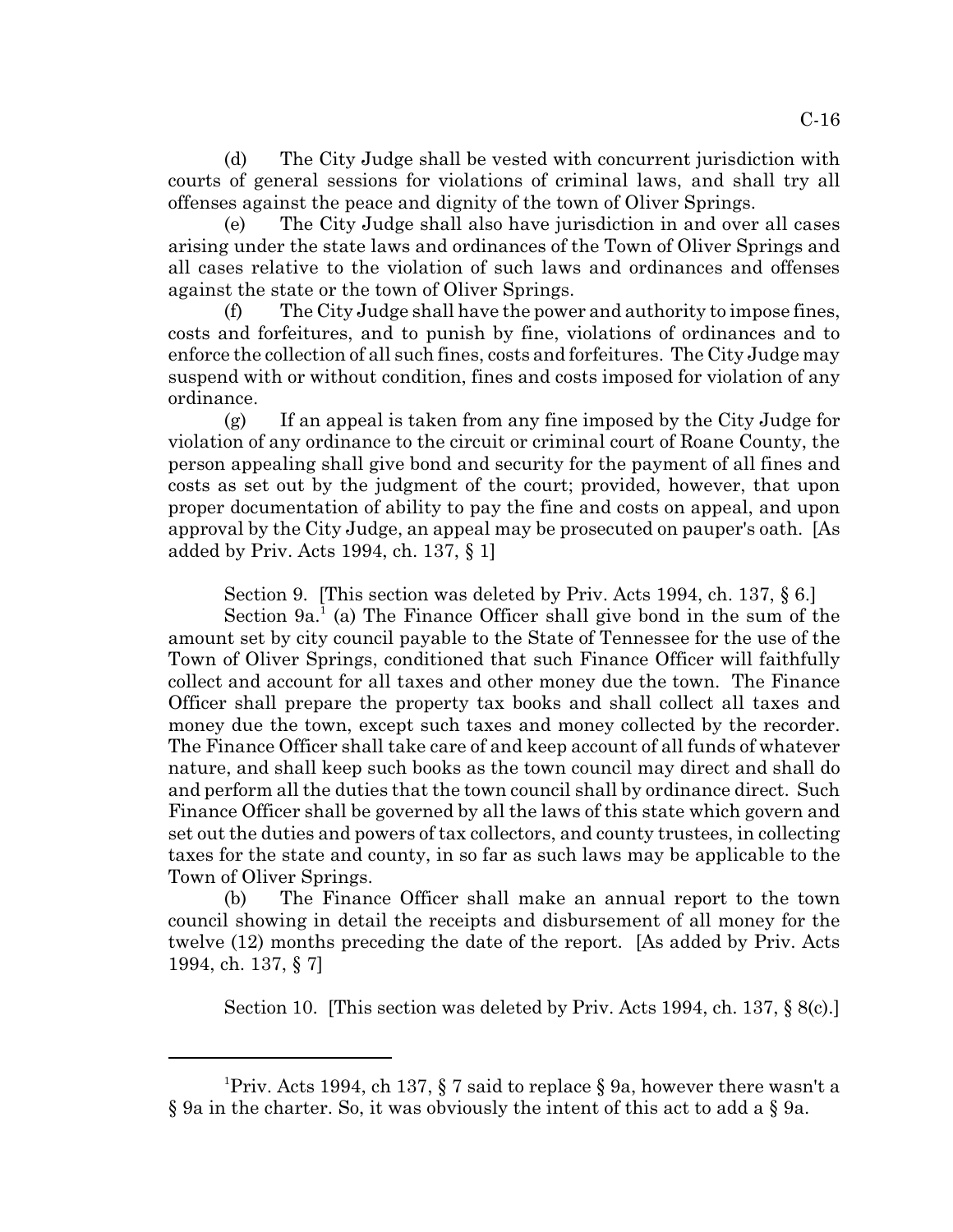Section 10a. Constitutional City Judge To Be City Recorder; Duties and Bond of Recorder. (a) The City Judge shall be and shall serve as the recorder for the Town of Oliver Springs. The recorder shall keep accurate minutes of all the proceedings of the town council and shall pay all money collected for the town to the Finance Officer. Before entering upon the discharge of his duties, the recorder shall enter into bond with good security and in such amount as may be fixed by the council, conditioned upon faithful discharge of his duties, and upon diligent collection and faithful accounting for all money that shall or ought to come into his hands for fines, forfeitures or other moneys due such town, and which ought to be by law collected and paid over by him and such bond shall be made payable to Oliver Springs or its treasurer for the use and benefit of such town.

(b) The salary of the City Recorder shall not be diminished during his term of office, but may be increased from time to time, as council may see fit, with cost-of-living benefits, fringe benefits and other compensation as is customarily, usually and reasonably given to the other city employees.

(c) Section 10 of the charter of the Town of Oliver Springs is amended by deleting the existing section as of the first Thursday in June, 1995. [As added by Priv. Acts. 1994, ch. 137, § 8]

Section 11. When any tax or duty shall be levied or imposed upon such corporation upon any real estate lying within the Town of Oliver Springs, and the owner or owners, occupier or occupiers thereof shall not pay the same, and the Chief of Police shall make return of that fact, under oath, that the owner or owners have no personal property within such town upon which to distrain for such tax or duty, it shall be the duty of the Recorder by and with the advice and with the consent of the Council, to take such steps for the collection of such tax or duties as are or may be provided for by the laws of the State.

Section 12. If the Recorder shall fail to collect, or after collecting fail or refuse to turn over any money received for the town, the Recorder shall be liable to be proceeded against by motion or suit at common law in the Circuit Court of Roane County, or in any other court having jurisdiction of the person of the Recorder and it shall be the duty of such court to render up judgment against such delinquent officer and his sureties for the moneys so received, or that ought to have been collected in the name of Oliver Springs for the use of such corporation; provided, that if the proceedings be by motion, such officer shall have five days' notice thereof.

Section 13. [This section was deleted by Priv. Acts 1994, ch. 137, § 2.]

Section 14. [This section was deleted by Priv. Acts 1994, ch. 137, § 3(f).]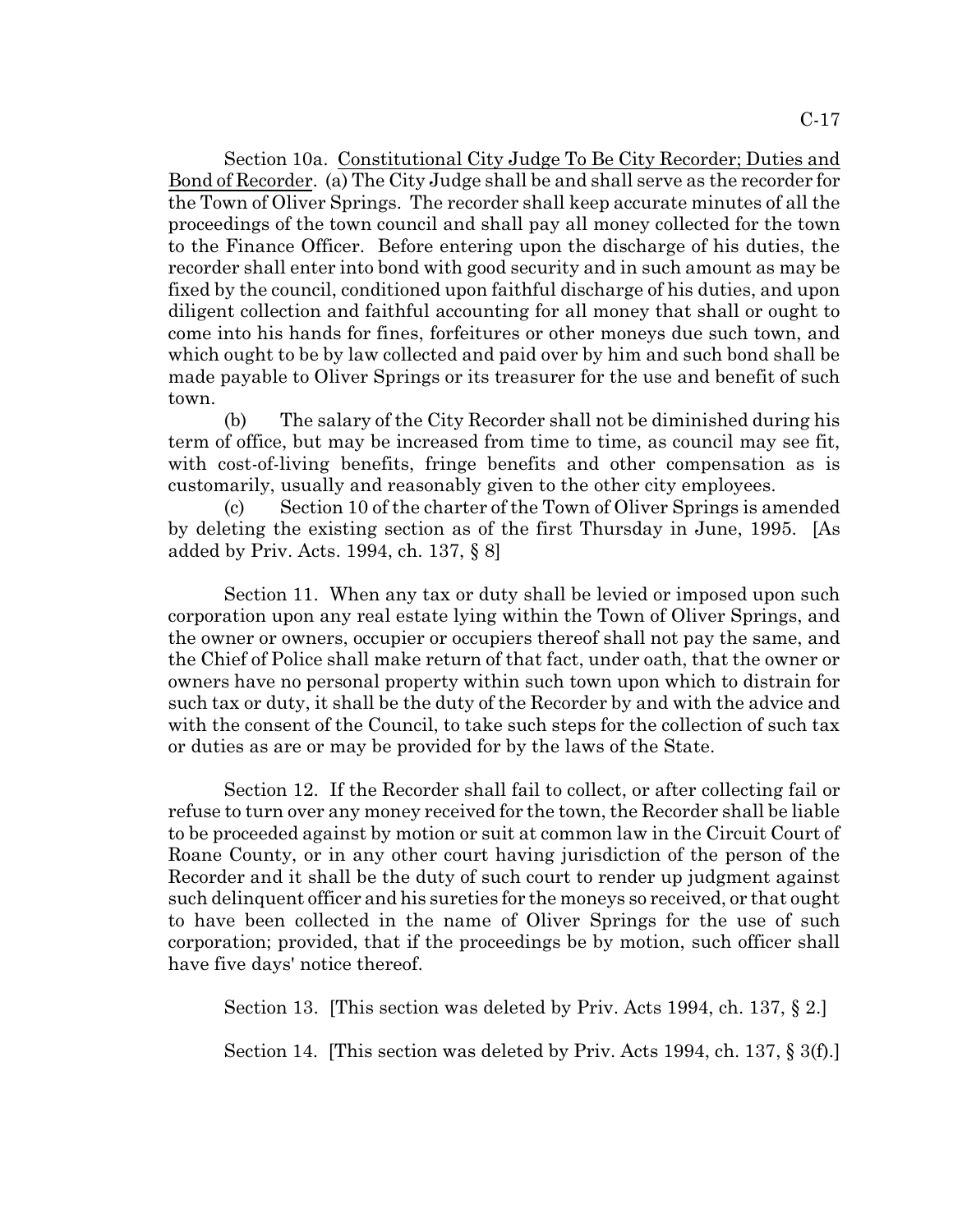Section 14a. Election, Terms and Duties of City Treasurer; Election, Terms and Duties of City Court Clerk. (a) There shall be elected an individual who shall serve as the Finance Officer and the City Court Clerk. The individual holding the office of Finance Officer and City Court Clerk shall have all the qualifications necessary for a member of the board of mayor and aldermen; provided however, should the Constitution or the law require any other qualifications for the office of City Court Clerk, those qualifications shall also be met.

(b) The term of office of the Finance Officer/City Court Clerk shall be four (4) years. The first Finance Officer/City Court Clerk shall be Mark Ruffner, and he may serve until the next regular August General Election. At such election, a person shall be elected to serve as Finance Officer/City Court Clerk. All subsequent elections for Finance Officer/City Court Clerk pursuant to this act shall be held in accordance with Article 7, Section 5 of the Tennessee Constitution.

(c) The City Court Clerk shall keep the court docket and may issue city warrants in the absence of the City Judge.

(d) The Finance Officer/City Court Clerk's salary shall be set by ordinance, and shall not be decreased during his term of office, but may be increased from time to times, as the town council may see fit, and may include cost-of-living benefits, fringe benefits, and other compensation as is customarily, usually, and reasonably given to the other city employees.

(d) With the approval of the town council, the City Court Clerk may appoint one (1) or more deputy City Court Clerks, at a salary and compensation, which may include various fringe benefits, as may be determined by the town council. The duties of the Finance Officer shall be as set out in Section 9 of this charter.

(e) Section 8 of the Chapter 247 of 1905, as amended by Chapter 181 of the Private Acts of 1965, Chapter 46 of the Private Acts of 1991, and any other act amendatory thereto, as such provision relates to the office of City Treasurer, is deleted, effective upon the first Thursday in June, 1995.

(f) Section 14 of Chapter 13 of the Private Acts of 1979, and any other act amendatory thereto, is amended by deleting the section in its entirety. Upon the effective date of this charter amendment, the Finance Officer/City Court Clerk shall take office and serve until the next regular judicial election held in accordance with Article 7, Section 5, of the Tennessee Constitution.

(g) Notwithstanding any provision in this charter, or any ordinance by the town of Oliver Springs, the same person may serve as the city treasurer whose term will expire in the first Thursday in June of 1995, and the consolidated Finance Officer/City Court Clerk, whose office is created by this charter amendment. [As added by Priv. Acts 1994, ch. 137, § 3]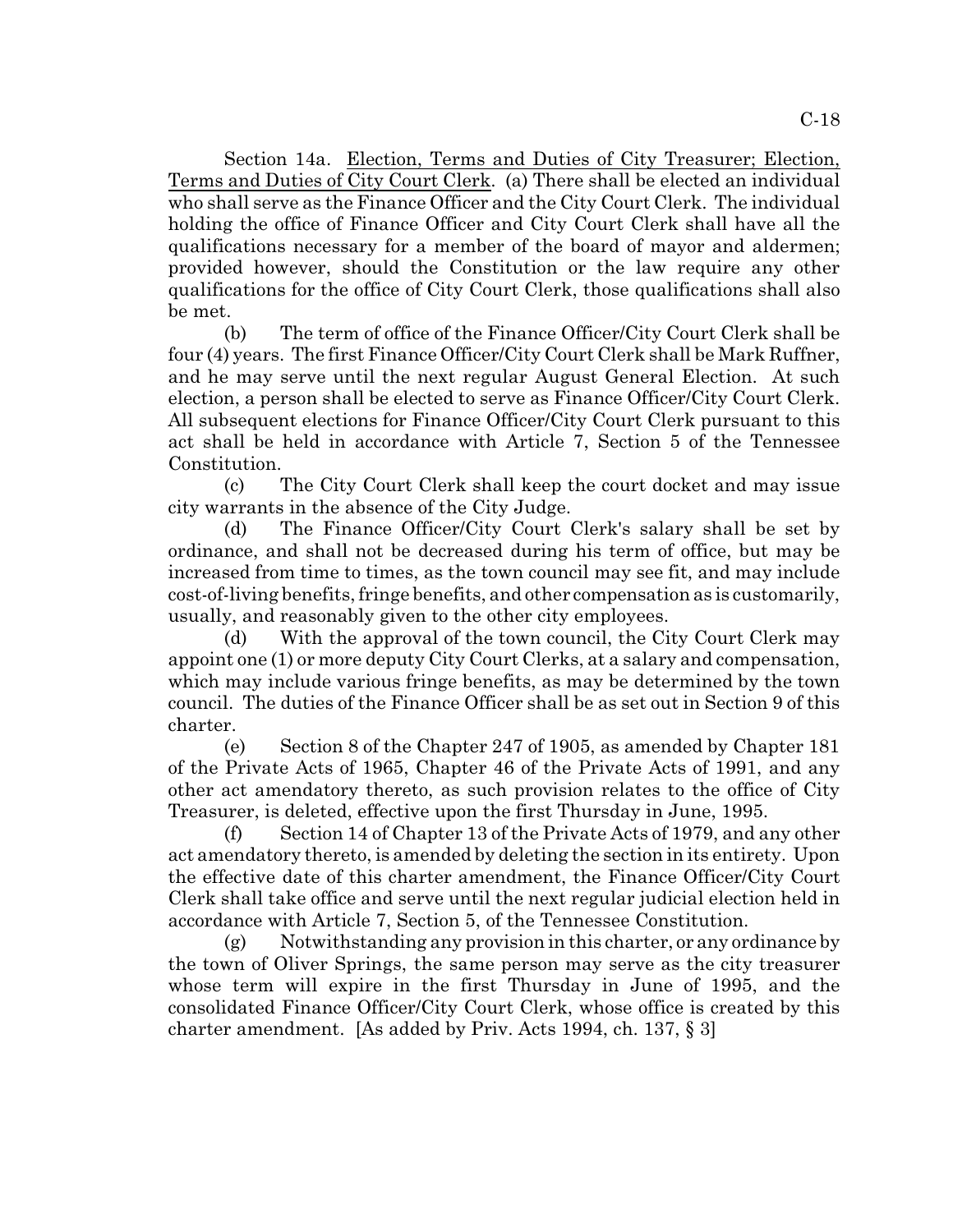Section 15. (a) City Manager. The Town Council shall appoint a chief administrative officer of the town who shall be entitled City Manager. The City Manager shall be selected on the basis of training, experience, and other professional qualifications for the office and without regard to political preference or place of residence at the time of appointment.

Should the City Manager be unable to perform the duties of the office for thirty (30) consecutive days due to illness or disability, the Town Council may appoint a person to assume the office during the period of the City Manager's absence.

The City Manager shall be responsible to the Town Council for the administration of the following departments: Fire, Library, Parks and Recreation, Public Works, and Water, and for carrying out the policies adopted by the Town Council. Except for the purpose of inquiry, the Town Council and its members shall deal with the employees of the Fire, Library, Parks and Recreation, Public Works, and Water Departments solely through the City Manager.

The City Manager shall supervise the administrative affairs of the departments under his authority. The City Manager shall be charged with the preservation of health and the safety of persons and properties, and the enforcement of ordinances, and franchises, and the development and utilization of the Town resources. The City Manager shall make reports and recommendations to the Mayor and Council, and may take part in discussion of all matters coming before Town Council, but shall not have the right to vote. The City Manager shall be responsible for the purchasing of departments under his authority, shall be in charge of the management of town property and equipment utilized by departments under his authority, and shall have charge of the general administration of the financial affairs of the departments under his authority. He shall prepare a town budget as required by law to be submitted to the Town Council for approval.

The administrative organization of the Town shall be divided into departments as necessary to provide for general government, Finance, Health, Welfare, Police, Recreation, Fire, Library, Public Works, and other municipal services. These departments, with the exception of the Finance and Police Departments, shall be organized under the authority of and report directly to the City Manager, and such organization approved by the Town Council.

The City Manager shall develop and manage the personnel system for the departments under his authority so as to employ those persons best qualified to perform the functions of the Town. The City Manager shall have the power to hire, train, supervise, transfer, promote, demote, suspend, or terminate any town employee under his authority. All new hires are to be confirmed by Town Council prior to being hired by the City Manager. The City Manager may authorize the heads of departments to advertise openings, solicit applications and resumes, interview applicants, and bring final recommendations to him or her for approval. The City Manager may establish positions within the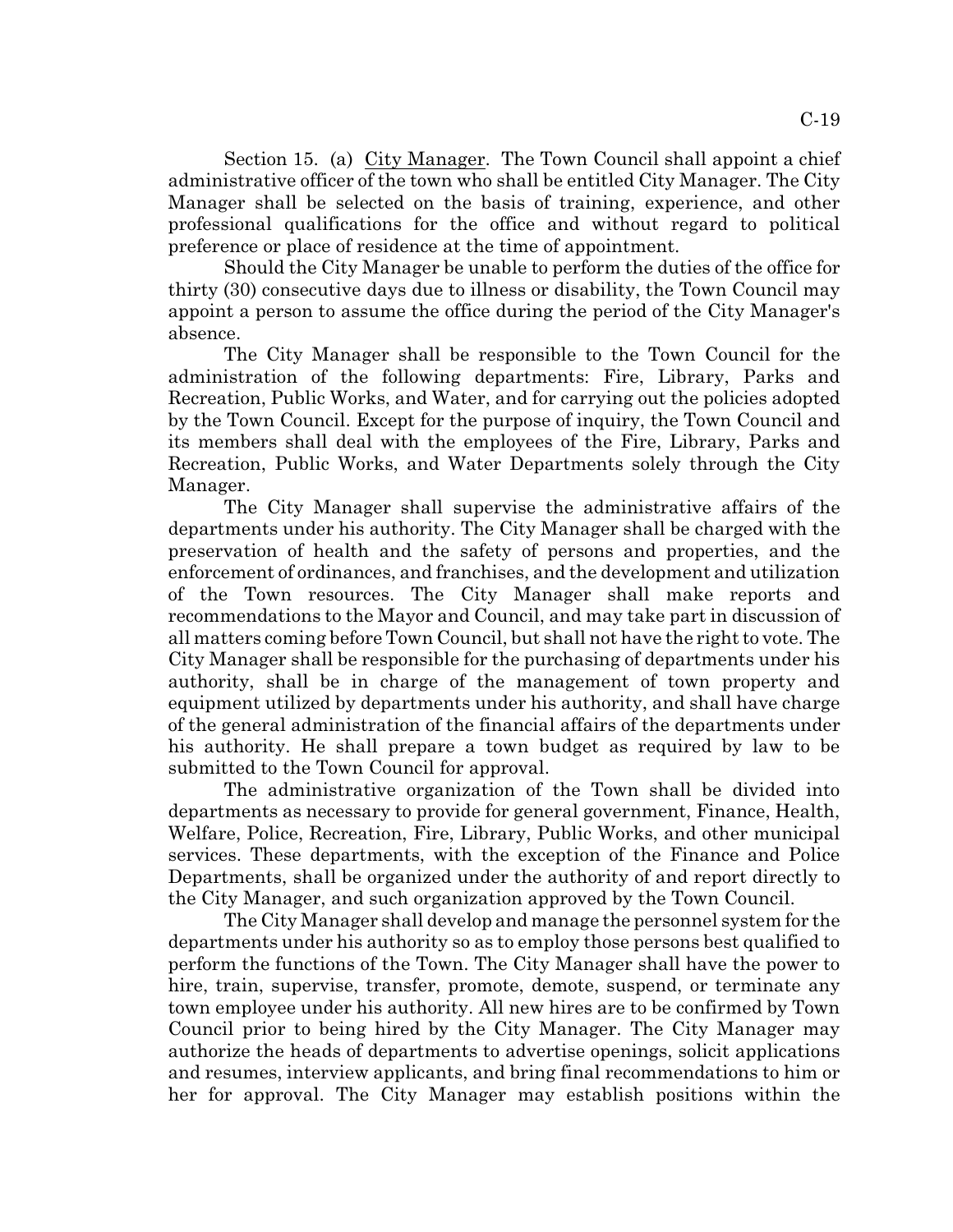departments as deemed necessary. The City Manager may develop job descriptions and a system of job classifications for positions, and may delegate this authority to heads of departments. The City Manager may combine, or may personally hold any position under his authority and may delegate any duties. The City Manager shall develop and annually review a comprehensive pay plan which shall be submitted to the Town Council for adoption. The compensation of specific employees, except as otherwise provided, shall be set by the City Manager and shall be in accordance with the comprehensive pay plan and within the limits of budget appropriations set by Town Council.

The City Manager shall serve at the pleasure, and under the general supervision of, the Mayor. Disciplinary action may be taken by the Mayor against the City Manager under the same rules governing all town employees, up to and including termination. Termination of the City Manager may be appealed to the Town Council within thirty (30) days.

(b) Fire Department. There is hereby established a Fire Department administered by a Fire Chief, under the authority of the City Manager. The City Manager shall appoint the Fire Chief, after confirmation from the Town Council, who shall serve at the will and pleasure of the City Manager. The Fire Chief shall be appointed based on educational and experiential qualifications.

(c) Library. There is hereby established a Library Department administered by a Librarian, under the authority of the City Manager. The City Manager shall appoint the Librarian, after confirmation from the Town Council, who shall serve at the will and pleasure of the City Manager. The Librarian shall be appointed based on educational and experiential qualifications.

(d) Parks and Recreation Department. There is hereby established a Parks and Recreation Department administered by a Parks and Recreations Director, under the authority of the City Manager. The City Manager shall appoint the Parks and Recreation Director, after confirmation from the Town Council, who shall serve at the will and pleasure of the City Manager. The Parks and Recreations Director shall be appointed based on educational and experiential qualifications.

(e) Public Works Department. There is hereby established a Public Works Department administered by a Public Works Director. The City Manager shall appoint the Public Works Director, after confirmation from the Town Council, who shall serve at the will and pleasure of the City Manager. The Public Works Director shall be appointed based on educational and experiential qualifications.

(f) Water Department. There is hereby established a Water Department administered by a Water Director. The City Manager shall appoint the Water Director, after confirmation from the Town Council, who shall serve at the will and pleasure of the City Manager. The Water Director shall be appointed based on educational and experiential qualifications. [As added by Priv. Acts 2009, ch. 22, § 1]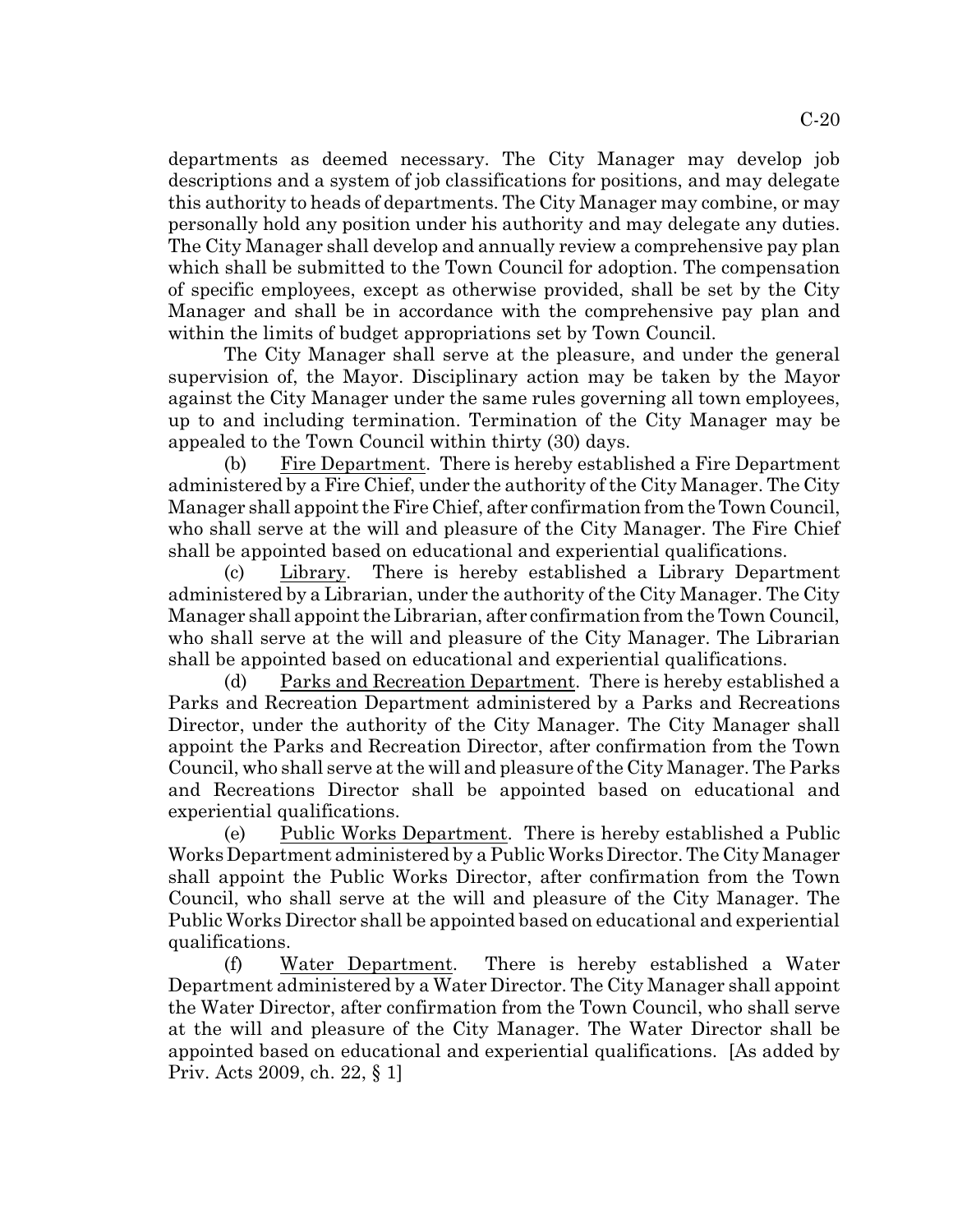Section 16. The Town Council shall select and appoint a Chief of Police. The Chief of Police shall be a person, especially qualified for the duties incumbent upon him and shall hold office for an indefinite term.

The Chief of Police shall serve under the day to day supervision, and at the will and pleasure of the Mayor. The Chief of Police retains the right to appeal termination to the Town Council at the next regularly scheduled meeting. [As renumbered and replaced by Priv. Acts 2009, ch. 22, § 2]

Section 17. It shall be the duty of the Chief of Police to serve legal process of the town, and it shall be his duty to rigidly enforce the same, for which purpose police authority is hereby given him, which he may exercise without warrant in hand, and perform such other duties as the town council may by ordinance impose upon him. He shall have power to execute state warrants and other process which constables generally have within the town limits. He shall be Chief of any police organized within the corporation, and shall have the same power, right, and authority to execute all civil process within the limits of the Town of Oliver Springs as is now vested in sheriffs and constables under the laws of Tennessee, and shall be entitled to the same fees and commissions for executing such process as is now allowed by law to sheriffs and constables. These fees shall be returned to Treasurer in lieu of salary paid by Town of Oliver Springs. [As renumbered by Priv. Acts 2009, ch. 22, § 1]

Section 18. The Town Council shall establish a Police Department for the town of Oliver Springs. The Chief of Police has the authority to hire, fire, transfer, promote and demote employees of the town under his authority. All new hires are to be confirmed by the Town Council prior to being hired by the Chief of Police. All Police Department employees serve at will, and retain the right to appeal termination to the Town Council within thirty (30) days. Except for the purpose of inquiry, the Town Council and its members shall deal with the employees of the Police Department solely through the Chief of Police.

Before entering upon the discharge of his duties the Chief of Police shall enter into bond with good security and in such amount as may be fixed by the council, conditioned upon faithful discharge of his duties, and upon diligent collection and faithful accounting for all money that shall or ought to come into his hands for fines, forfeitures, or other moneys due such town, and which ought to be by law collected and paid over by him, and the Chief of Police shall be liable for failing to collect money, to return process, or pay over money collected by process issued by the city judge. Such bond shall be made payable to Oliver Springs or its treasurer for the use and benefit of such town. The Chief of Police shall pay over to the recorder all sums of money by him received for the Town of Oliver Springs. He shall render quarterly, and as much oftener as the town may require, full and complete statements of the finances under his control. [As renumbered and amended by Priv. Acts 2009, ch. 22, § 3]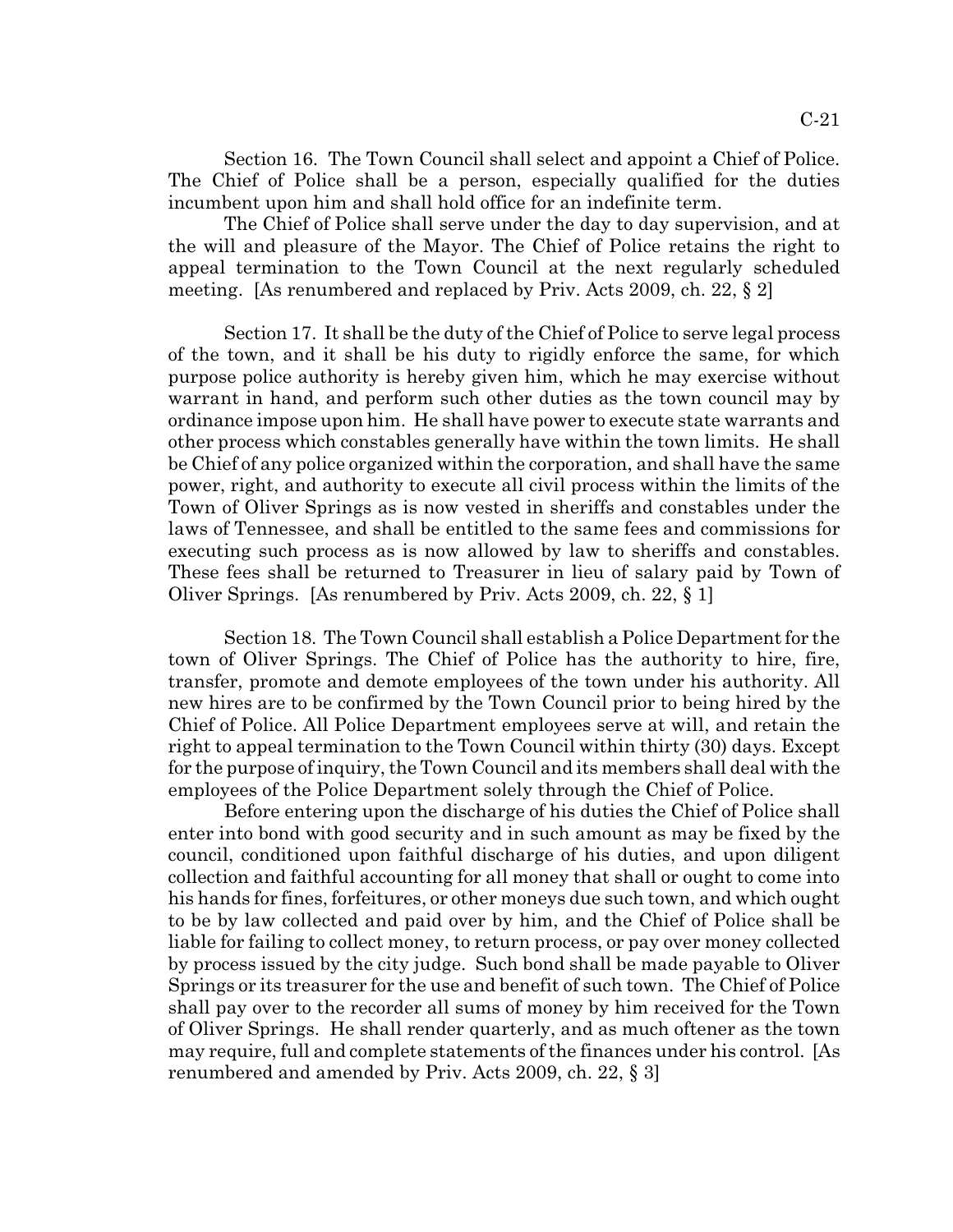Section 19. If the Chief of Police of such town shall fail to collect, or after collecting fail or refuse to turn over any money received for such town, the Chief of Police shall be liable to be proceeded against by motion or suit at common law in the Circuit Court of Roane County, or in any other court having jurisdiction of the person of the Chief of Police, and it shall be the duty of such court to render up judgment against such delinquent officer and his sureties for the moneys so received, or that ought to have been collected in the name of Oliver Springs for the use of such corporation; provided, that if the proceedings be by motion, such officer shall have five (5) days' notice thereof. [As renumbered by Priv. Acts 2009, ch. 22, § 1]

Section 20. The town council shall have, by ordinance, the following powers and duties:

(1) To assess property taxes; to levy and collect by proper officers taxes upon all real and personal property, privileges, and all property taxed by State and County.

(2) To appropriate money and provide for the debts and expenses of the town.

(3) To open, alter, widen, abolish, extend, establish, grade, pave, or otherwise improve, clean, and keep in repair streets, highway, alleys, and sidewalks, or to have the same done; also to erect, establish, and keep in repair bridges. Power to regulate traffic on streets.

(4) To provide for the erection of all buildings necessary for the use of the town.

(5) To license, tax, or regulate everything or person licensed, taxed, or regulated by the state or county.

(6) To regulate or prohibit and suppress all disorderly houses or bawdy houses.

(7) To regulate the police of the town, impose fines, forfeitures, and penalties for the breach of any ordinance, and to provide for the recovery and appropriation of the same.

(8) To provide for the arrest and confinement until trial of all disorderly or riotous persons by day or by night; to authorize the arrest and detention of all suspicious persons found violating any ordinance of the town.

(9) To prevent or punish by pecuniary penalties or otherwise all breaches of the peace, noise, or disturbance, disorderly assemblage in any alley or street, house or place in the town by day or by night; to prevent and remove all encroachments into and upon all streets, sidewalks, and alleys established by law or ordinance.

(10) To prevent all obstructions of the sidewalk and provide for the construction and repair of all sidewalks, and for cleaning the same; to require the owners of property fronting on the public streets to erect sidewalks in accordance with such ordinance as the council may provide at the expense of the owners of the ground fronting the same.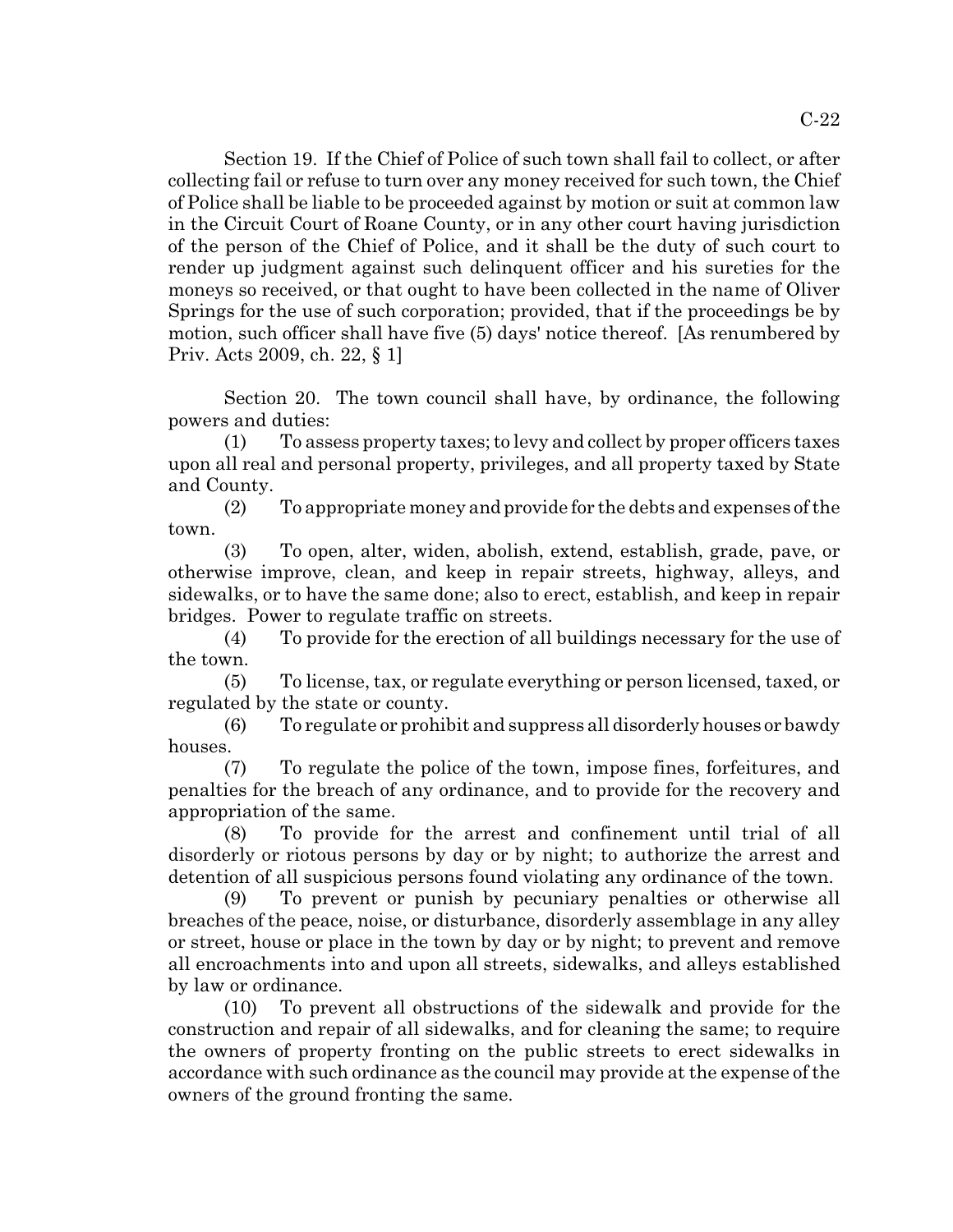(11) To regulate, tax, license, or suppress the keeping or going at large of all animals within the town, and in default of redemption in pursuance of ordinance to sell or dispose of same.

(12) To tax, regulate, or restrain theatricals or other public amusements, shows, or exhibitions within the corporate limits of such town; to restrain or prohibit horse-swapping upon the public streets; to restrain or prohibit gambling; to regulate the sale of intoxicating liquors, beer, ale, wine, or malt liquors; and to pass all or any by-laws not contrary to the constitutional laws of the state that may be necessary to carry out the provisions and full intent and meaning of the object of their corporation.

(13) To provide for the prevention and extinguishment of fires, and provide for the organization and maintenance of fire companies.

(14) To make regulations to prevent the introduction and spread of contagious diseases in the town, and to make quarantine laws for this purpose and enforce the same.

(15) To establish hospitals and regulations for the government of the same.

(16) To make regulations to secure the health of the inhabitants and to prevent and remove nuisances.

(17) To regulate all lights, stove pipes, flues in all houses, shops, stables, and other places.

(18) To license, regulate, and tax auctioneers, grocers, retailers, brokers, merchants, coffee houses, confectioners, hucksters, peddlers; livery, feed, and sale stables; keepers of jenny lind, billiard tables, ten pin alleys, flying jennies, and all other privileges taxable by the state.

(19) To erect a workhouse or calaboose for the safekeeping of persons convicted of the violation of any ordinance or by-law of such corporation who fail or refuse to pay or cause to be paid the fine and cost accruing thereon. The Mayor and Aldermen may provide by ordinance for their confinement in such workhouse or calaboose, and put them to work for the town within an inclosure or on the streets or other public works under proper guards, or secure them by ball and chain, at such wages as the Board may adopt by ordinance until such fine and cost are paid.

(20) Such corporation or Council may enter into an agreement with any county to be allowed to commit prisoners to jail in any county upon such terms as can be agreed upon.

(21) To prepare and have published a digest or compilation of all the ordinances and resolutions of a public nature in force within six (6) months after the passage of this act, and a like digest as often as may be deemed necessary.

(22) No member of the Town Council shall become a bondsman for any agent, officer, or servant of the town, nor to be interested, directly or indirectly, in any contract with the corporation.

(23) To judge of the qualifications, election of, and returns of its own members. To prescribe the rules for the determination of contested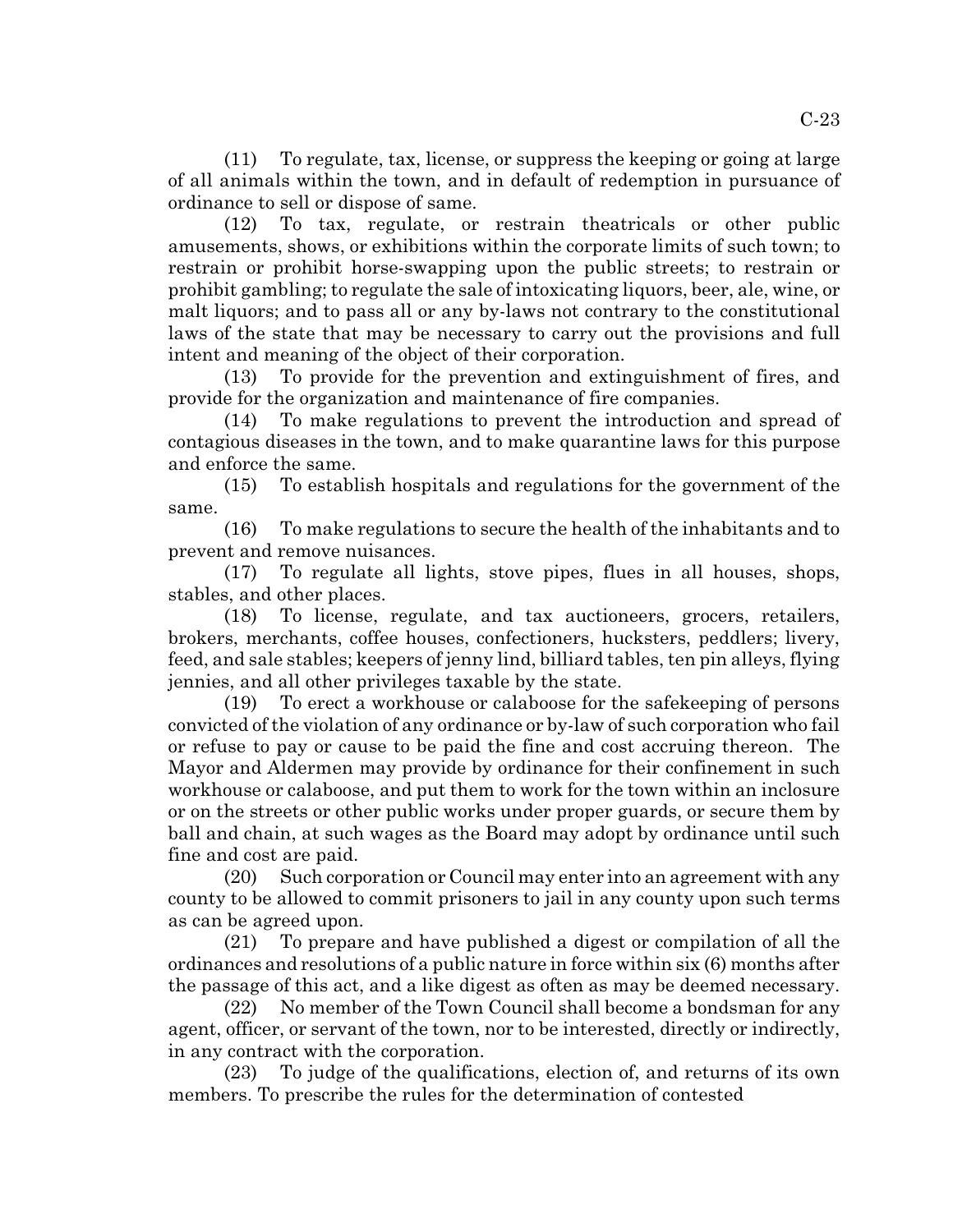elections, and to determine how vacancies are to be filled, and to determine all questions in case of ties in any election, and to prescribe rules for the government of the Board of Mayor and Aldermen.

(24) To provide for the recreation of the citizens of Oliver Springs and to expend money for that purpose.

(25) To elect an alderman as vice mayor who shall serve as such at the will of the Board of Mayor and Aldermen, and who shall have and exercise all the powers of the Mayor when the Mayor is absent or unable to act. The Vice Mayor can exercise his vote on Council when acting as Mayor.

(26) To pay each member of the Board of Mayor and Aldermen twenty dollars (\$20.00) and the Mayor twenty-five dollars (\$25.00) for each regular meeting of the Town Council not to exceed two meetings per month.

(27) The power to affix the salaries of all City employees, City Judge, and Treasurer as the City Council deems necessary.

(28) Power to adopt ordinances on one passage.

(29) The Town of Oliver Springs shall be divided into six (6) wards as follows:

### WARD ONE:

Start City limit in Poplar Creek and Midway Drive East with Poplar Creek and city limit line to L & N Railroad; then center line of L & N Railroad to Airport Road; then to center line of Airport Road and Sycamore Lane; then with Sycamore Lane to center line of Midway Drive; then with Midway Drive to Poplar Creek the point of beginning.

#### WARD TWO:

Start City limit at Poplar Creek South with City limit lines to Tri-County Boulevard; then with the Tri-County Boulevard to Edmonds Drive with center line of Edmonds Drive to Oliver Drive; then Oliver Drive to Norwood Drive; then with Norwood Drive to a straight line perpendicular with end of First Norway Lane to First Norway Lane; then with First Norway Lane to Airport Road; then Airport Road to Sycamore Lane; then with Sycamore Lane to Midway Drive to point of beginning.

#### WARD THREE:

Starting City limit line on east at Southern Railroad line; then westwardly with City limit line to Hen Valley Road on west; then Hen Valley Road to Kelly Road; then with Kelly Road to Tri-County Boulevard; then Tri-County Boulevard to Waller Road; then Waller Road to Hen Valley Road; then Hen Valley Road to State Rt. 62; then State Rt. 62 to Southern Railroad; then to point of beginning.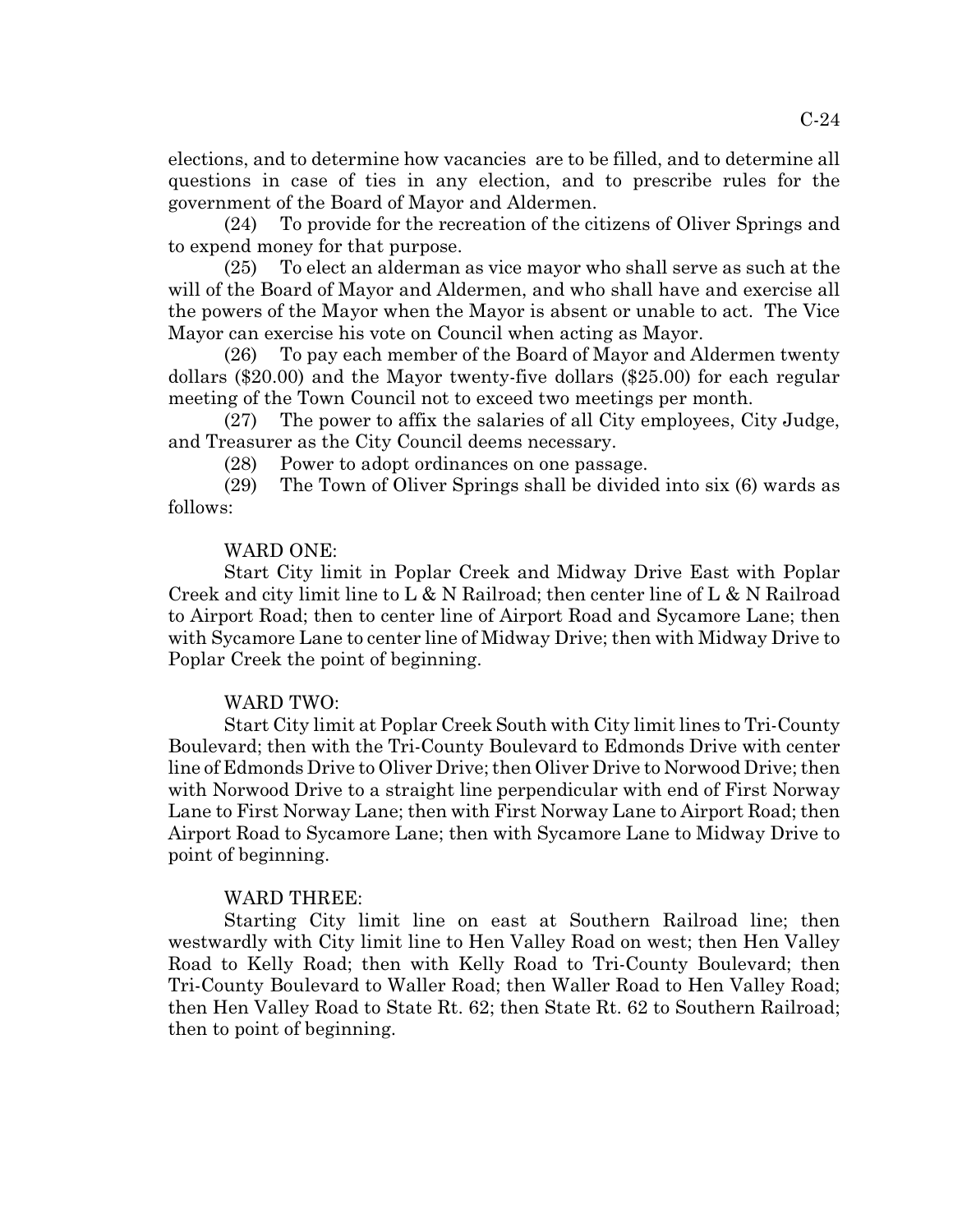#### WARD FOUR:

Beginning east at  $L \& N$  Railroad City limit intersection; then along City limit line to Southern Railroad; then with Southern Railroad to Tri-County Boulevard; then Tri-County Boulevard to Hannah Drive; then Hannah Drive to Edmonds Drive; then Edmonds Drive to Oliver Drive to Norwood Drive; then Norwood Drive to a line perpendicular with end of First Norway Lane to First Norway Lane; then First Norway Lane to Airport Road to L & N Railroad; then L & N Railroad to point of beginning.

#### WARD FIVE:

Beginning at Tri-County Boulevard at east side of old City limit; then Tri-County Boulevard to Hannah Drive; then Hannah Drive to Tri-County Boulevard; then Tri-County Boulevard to city limit in east at Poplar Creek; then city limit west and north to intersection of L & N Railroad and Southern Railroad; then north east to Southern Railroad; then south east to Tri-County Boulevard and the beginning point.

#### WARD SIX:

Beginning at intersection of Southern Railroad and L & N Railroad; then with L & N Railroad to city limit line; then westward with city limit line to old Hen Valley Road; then with Hen Valley Road to Kelly Drive; then with Kelly Drive to Tri-County Boulevard; then Tri-County Boulevard to Waller Road; then Waller Road to Hen Valley Road; then Hen Valley to State Highway 62; then Highway 62 to point of beginning.

(30) To hear appeals of termination, and to overturn termination if the desire to do so is expressed by Town Council with a majority vote. All appeals must be made to Town Council within thirty (30) days of termination. [As amended by Priv. Acts 1994, ch. 137, § 4; and renumbered and amended by Priv. Acts 2009, ch. 22, § 4]

Section 21. Term, Qualifications, and Duties of Mayor; Vacancies; Mayor's Veto. Beginning in May 1993, The Mayor shall hold his office for four (4) years and until his successor is elected and qualified. In May, 1991, the Mayor shall be elected for a two (2) year term and shall serve for two (2) years and until his successor is elected and qualified. No person shall be elected Mayor who is not at the time of his election a citizen of the State of Tennessee, and has not been for six (6) months, and is not then a bona fide citizen and voter of such town. A vacancy in the office of Mayor shall be filled by the Board of Aldermen; the Mayor shall fill all vacancies arising in any office, except that of Aldermen, until the same shall be filled by the Town Council. It shall be the duty of the Mayor to preside at all meetings of the Council, to vote in the elections of all officers of the town and in all cases where it is a tie vote, all ordinances and resolutions shall be approved and signed by the Mayor on or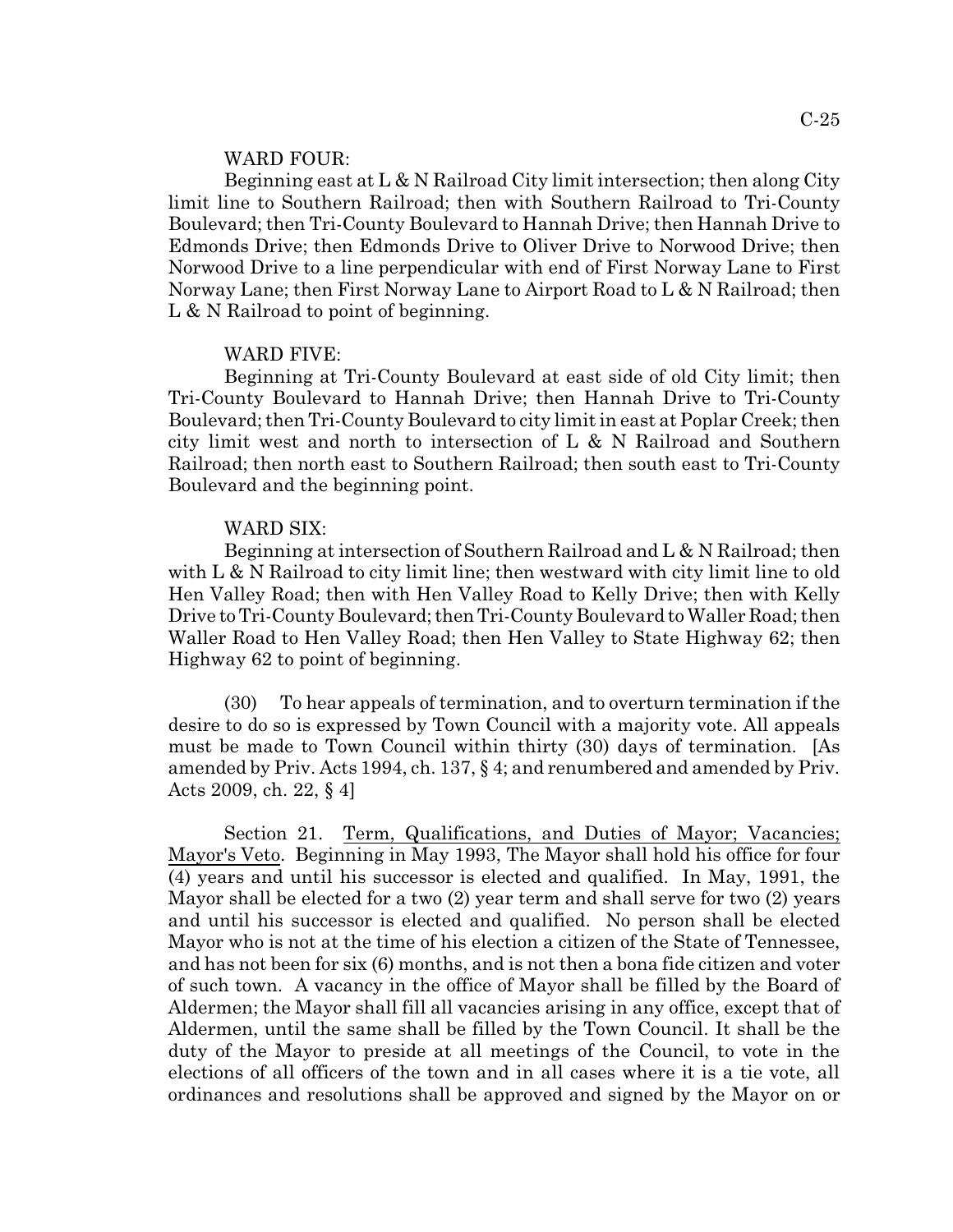before the next meeting of the Council, and the Mayor shall have veto power, and if he shall refuse to approve any ordinance or resolution, he shall return the same to the Council at its next regular meeting with his reasons in writing for his refusal, and such ordinance or resolution shall not be valid unless the Council, by a two-thirds (2/3) vote of Board of Aldermen pass the same notwithstanding the Mayor's veto. But if the Mayor does not veto the same as provided, it shall be valid without his signature; the Mayor shall take care that all the ordinances of the town are enforced, respected, and observed within the town limits; shall call special sessions of the Council when he may deem it expedient, and perform all such other duties as the Town Council may, by ordinance or other wise impose upon him.

The Mayor shall have day-to-day supervisory authority over the City Manager and the Chief of Police, and shall have disciplinary authority over both positions, up to and including termination. [As amended by Priv. Acts 1991, ch. 22; and renumbered and amended by Priv. Acts 2009, ch. 22,  $\S$  5]

Section 22. All officials of the Town of Oliver Springs on the effective date of this act shall remain in office until their successors are elected and qualified. Any vacancy in such office shall be filled in such manner as is provided by this act. [As renumbered by Priv. Acts 2009, ch. 22, § 1]

Section 23. All the real and personal property and all legal claims, fines, and forfeitures belonging to the Town of Oliver Springs, the charter of which has been abolished by the Acts of General Assembly at its present session, shall hereafter belong to the Town of Oliver Springs hereby created, and all legal debts and demands existing against the Town of Oliver Springs when its charter was abolished shall be assumed and paid by the Town of Oliver Springs hereby incorporated. [As renumbered by Priv. Acts 2009, ch. 22, § 1]

Section 24. This act shall have no effect unless it is approved by a two-thirds (2/3) vote of the Town Council of the Town of Oliver Springs. Its approval or nonapproval shall be proclaimed by the presiding officer of the Town Council and certified by him to the Secretary of State. [As renumbered by Priv. Acts 2009, ch. 22, § 1]

Section 25. For the purpose of approving or rejecting the provisions of this act, it shall be effective upon becoming a law, the public welfare requiring it. For all other purposes, it shall become effective upon being approved as provided in Section 24. [As renumbered by Priv. Acts 2009, ch. 22, § 1]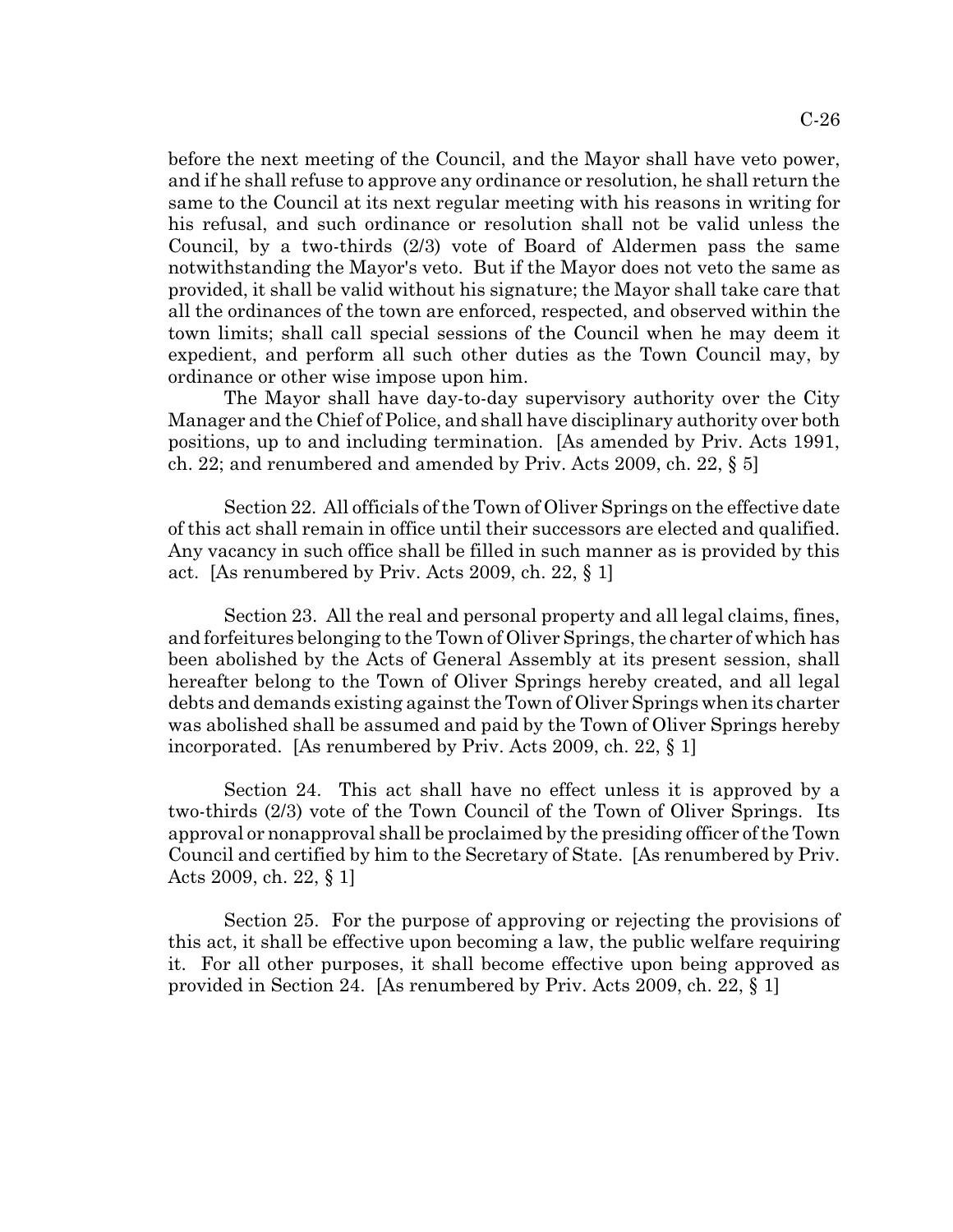PASSED: March 1, 1979

# John S. Wilder, SPEAKER OF THE SENATE.

# Ned R. McWherter, SPEAKER OF THE HOUSE OF REPRESENTATIVES.

APPROVED: March 12, 1979

Lamar Alexander, GOVERNOR.

This is to certify that according to the official records in this office, Senate Bill No. 600, which is Chapter No. 13 of the Private Acts of 1979, was properly ratified and approved and is therefore operative and in effect in accordance with its provisions.

> Gentry Crowell, SECRETARY OF STATE.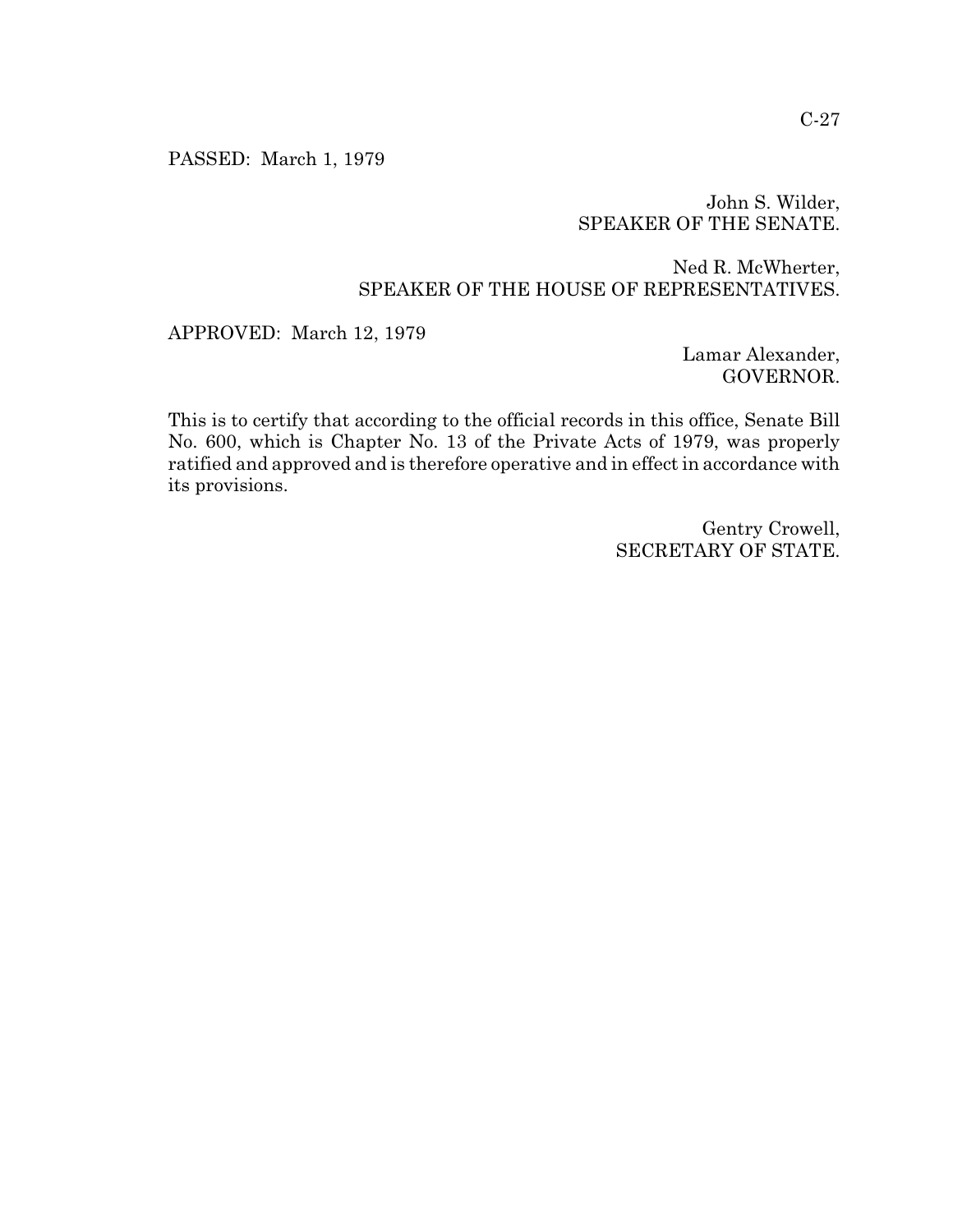## PRIVATE ACTS COMPRISING THE CHARTER OF THE TOWN OF OLIVER SPRINGS, TENNESSEE

l

| <b>YEAR</b> | <b>CHAPTER</b> | <b>SUBJECT</b>                                                                                                                                                                                                                                                                                                               |
|-------------|----------------|------------------------------------------------------------------------------------------------------------------------------------------------------------------------------------------------------------------------------------------------------------------------------------------------------------------------------|
| 1979        | 13             | Basic charter act.                                                                                                                                                                                                                                                                                                           |
| 1991        | 22             | Amended § 20 relative to terms<br>of mayor.                                                                                                                                                                                                                                                                                  |
| 1991        | 46             | Replaced $\S$ 8 relative to city<br>judge.                                                                                                                                                                                                                                                                                   |
| 1991        | 64             | Replaced $\S$ 3 relative to<br>qualifications, terms,<br>and<br>vacancies of officers,<br>and<br>amended $\S$ 4 relative to elections.                                                                                                                                                                                       |
| 1993        | 39             | Not adopted.                                                                                                                                                                                                                                                                                                                 |
| 1994        | 137            | Replaced $\S$ 8a relative to<br>constitutional city judge; § 10a<br>relative to recorder; § 14a<br>relative to treasurer and court<br>clerk; amended $\S$ 2 relative to<br>officers; $\S$ 19 relative<br>$\mathbf{t}$<br>ordinance powers; deleted $\S$ § 8, 9,<br>and 13; and added $\S$ 9a relative<br>to finance officer. |
| 1995        | 14             | Amended § 4 relative to wards.                                                                                                                                                                                                                                                                                               |
| 1996        | 143            | Replaced $\S$ 4, Elections;<br>qualifications of voters; wards.                                                                                                                                                                                                                                                              |
| 2009        | 22             | Added new $\S 15$ , and renumbered<br>$\S\$ 15--24, replaced $\S$ 16, and<br>amended §§ 18, 20 and 21.                                                                                                                                                                                                                       |